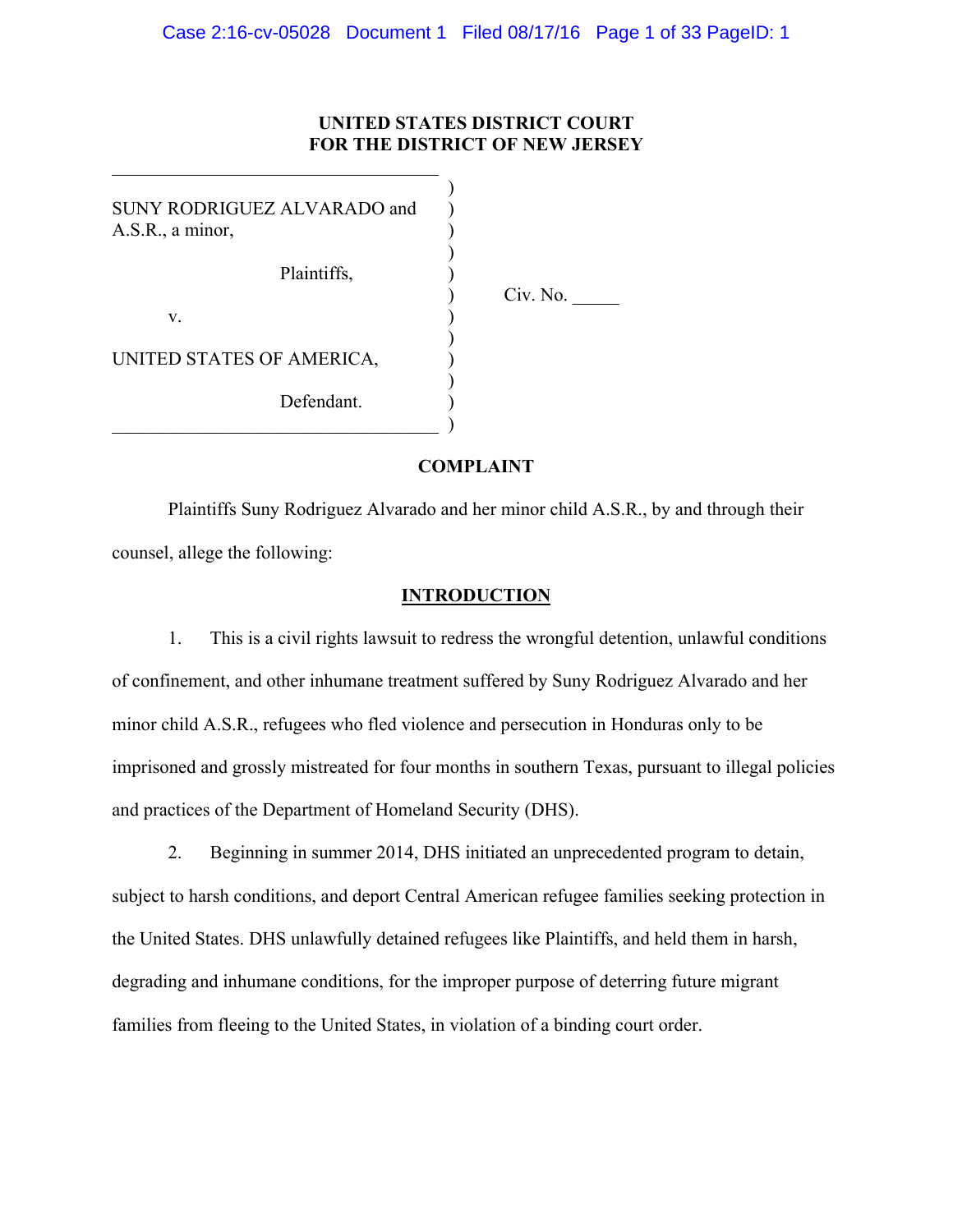#### Case 2:16-cv-05028 Document 1 Filed 08/17/16 Page 2 of 33 PageID: 2

3. Indeed, Ms. Rodriguez and her son were detained in such conditions from January to May, 2015, for improper purposes, even though they posed no danger or flight risk and both were eligible for immediate release. DHS also illegally detained accompanied minors like A.S.R. in violation of a longstanding judicial consent decree governing the release of children.

4. Despite their mistreatment by DHS, Plaintiffs both managed to win their immigration cases and now reside lawfully in New Jersey. They bring this action for damages pursuant to the Federal Tort Claims Act for abuse of process, false imprisonment, intentional infliction of emotional distress, negligent supervision, and negligence, and for the harm they suffered at the hands of DHS.

## **JURISDICTION AND VENUE**

5. This Court has jurisdiction pursuant to 28 U.S.C. §§ 1331 and 1346(b).

6. Venue is proper under 28 U.S.C.  $\S$  1402(b) and 28 U.S.C.  $\S$  1391(e)(1) because Plaintiffs reside in the District of New Jersey.

#### **PARTIES**

# **Plaintiffs**

7. Plaintiff **Suny Rodriguez Alvarado** is a forty-year-old Honduran woman. She is the mother of Plaintiff A.S.R. and partner to A.S.R.'s father, Jose Rafael Sanchez Villatoro. She resides in West New York, New Jersey.

8. Plaintiff **A.S.R.** is the nine-year-old son of Ms. Rodriguez and Mr. Sanchez. He resides with his mother and father in West New York, New Jersey.

#### **Defendant**

9. Defendant **United States of America** is sued under the Federal Tort Claims Act for the tortious acts of its employees, including employees of the Department of Homeland Security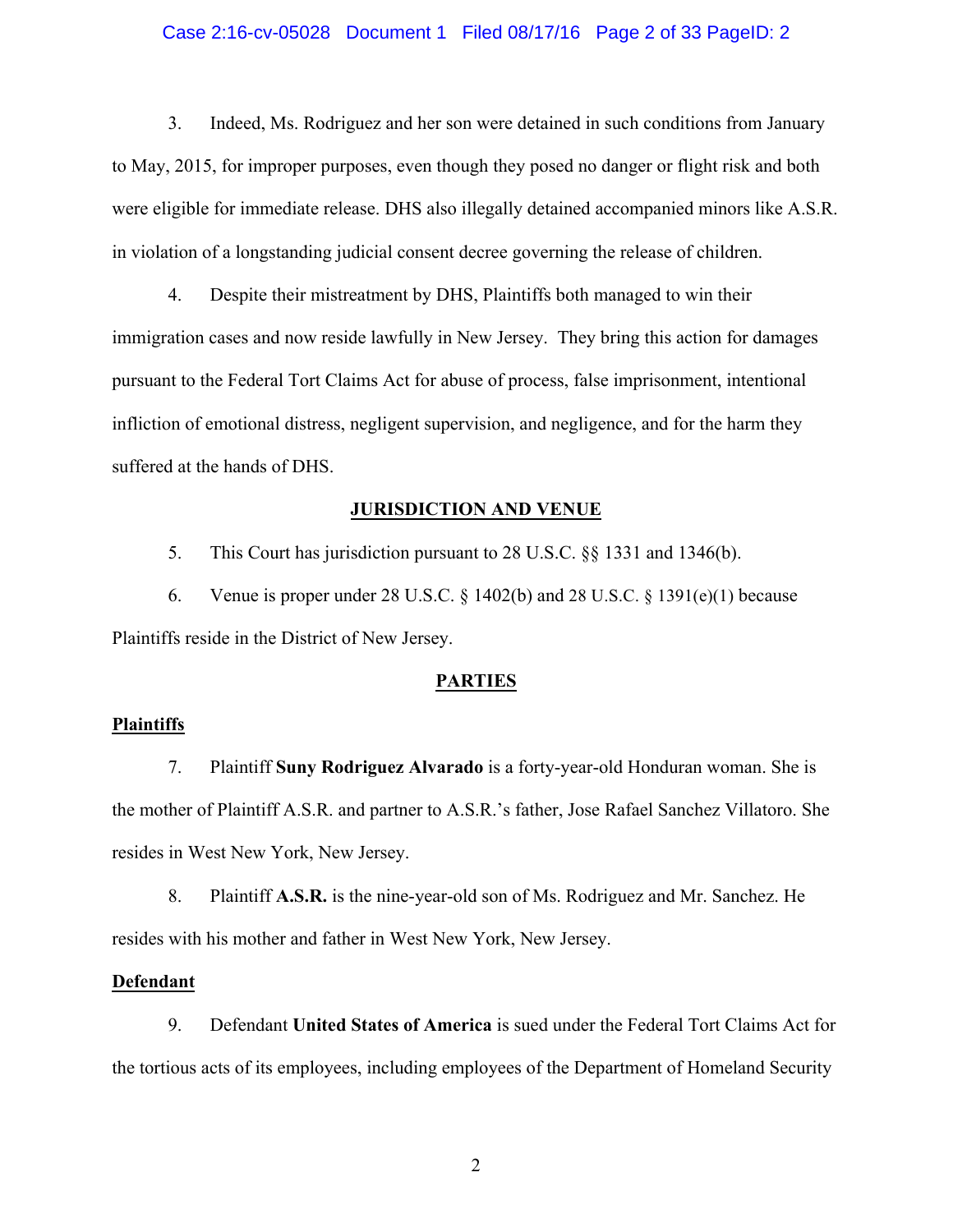#### Case 2:16-cv-05028 Document 1 Filed 08/17/16 Page 3 of 33 PageID: 3

and its constituent units, Customs and Border Protection, Immigration and Customs Enforcement, and United States Citizenship and Immigration Services (USCIS), as well as for the tortious actions of contractors that DHS directly supervised.

# **LEGAL FRAMEWORK**

# **Asylum Processing for Individuals in Expedited Removal**

10. Under the Immigration and Nationality Act (INA), DHS may elect to place individuals apprehended shortly after crossing the United States border in "expedited removal" proceedings. In expedited removal proceedings, DHS may remove an individual without further process, provided that an individual who indicates a fear of persecution or an intention to apply for asylum may not be removed until a screening interview is completed. 8 U.S.C. § 1225(b)(1)(A); 8 C.F.R. § 241.8(e).

11. An applicant who seeks to apply for this protection falls into one of two categories: (a) those eligible for asylum or withholding of removal; or (b) those eligible only for withholding of removal, usually due to returning after a prior removal order.

12. Defendant has a mandatory, non-discretionary duty to "immediately refer[] to an asylum officer" for a screening interview those applicants who express a fear of persecution or torture and who are eligible for withholding of removal only. 8 C.F.R.  $\S$  241.8(e).

13. In the screening interview, an asylum officer employed by USCIS makes a threshold determination regarding an applicant's eligibility for relief due to a fear of persecution or torture.

14. The legal standard that asylum officers apply in these initial screening interviews differs depending on whether an applicant is eligible for asylum and withholding of removal, or only for withholding of removal. Those eligible only for withholding must demonstrate a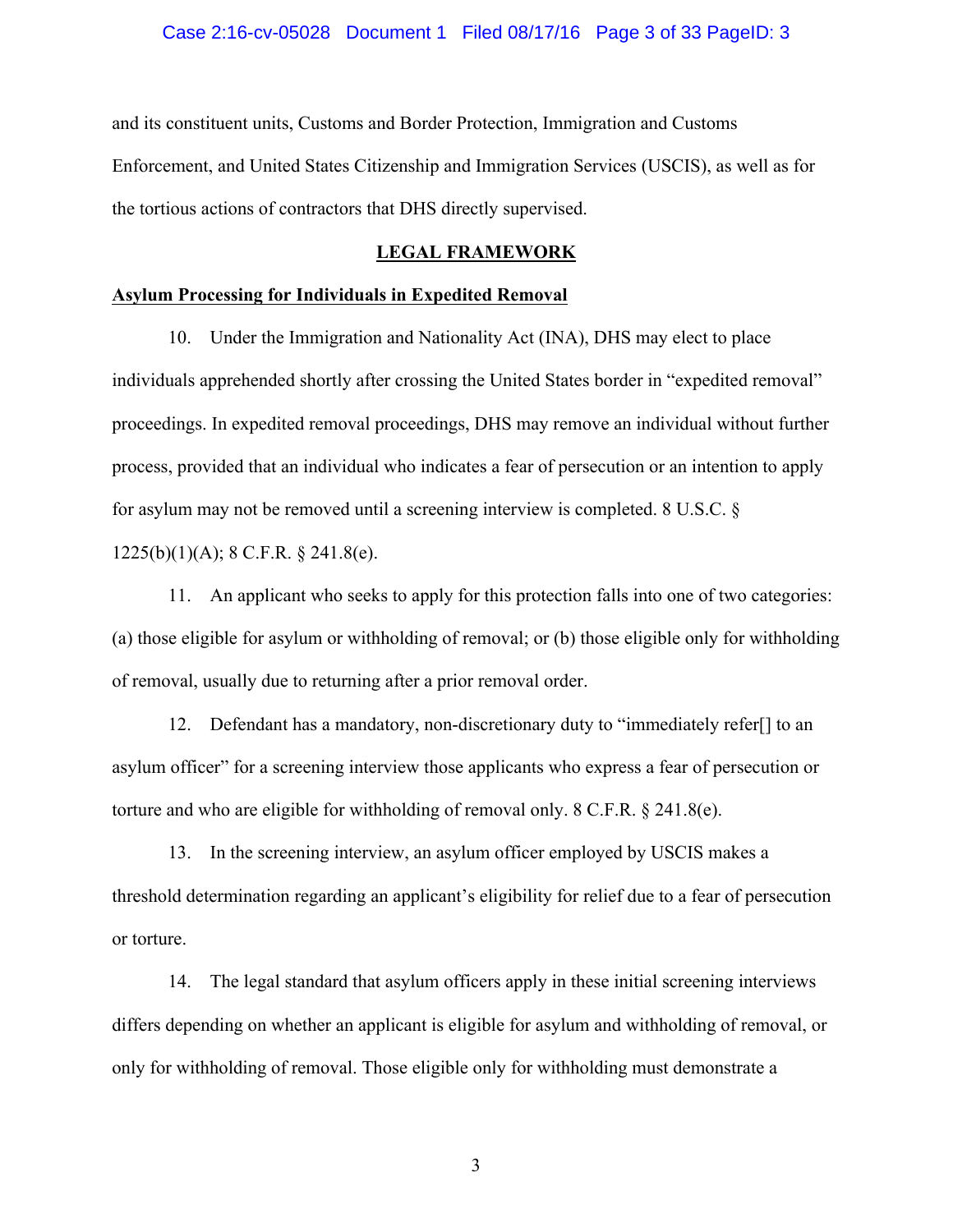#### Case 2:16-cv-05028 Document 1 Filed 08/17/16 Page 4 of 33 PageID: 4

"reasonable fear" of persecution. 8 C.F.R. §208.31. Those eligible for asylum must demonstrate a "credible fear" of persecution, a lower standard. 8 C.F.R. § 208.30.

15. If an applicant passes the initial interview, the asylum officer refers the applicant for conventional removal proceedings and a full merits hearing before an immigration judge. 8 C.F.R. §§ 208.30(f), 208.31(e). Applicants in these conventional removal proceedings have a right to counsel at no expense to the government,  $8 \text{ U.S.C.} \$   $\frac{1229a(b)(4)(A)}{A}$ , a right to judicial review, *id.* § 1252(a), and other statutory and constitutional procedural rights.

16. Applicants who have passed their threshold credible fear interviews may be detained pursuant to 8 U.S.C. § 1226(a) because they are in conventional removal proceedings and awaiting a full merits hearing on their cases.

17. Individuals in reasonable fear proceedings are also subject to detention under § 1226(a) because they do not have an administratively final order of removal. *Ponce-Osorio v. Johnson*, --- F.3d ---, No. 16-60085, 2016 WL 3063299 (5th Cir. May 27, 2016); *Luna-Garcia v. Holder*, 777 F.3d 1182 (10th Cir. 2015); *Ortiz-Alfaro v. Holder*, 694 F.3d 955 (9th Cir. 2012).

18. Although DHS has separate authority under 8 U.S.C. § 1231 to detain individuals previously ordered removed, this section does not apply to individuals in reasonable fear proceedings because they do not have a final order of removal. *See Guerra v. Shanahan*, --- F.3d ---, No. 15-504-cv, 2016 WL 4056035 (2d Cir. July 29, 2016); *Guerrero v. Aviles*, No. 14-4367, 2014 WL 5502931 (D.N.J. Oct. 30, 2014).

19. Once an individual is in § 1226(a) detention, the applicant is entitled to a custody determination based on whether she is a flight risk or danger. 8 C.F.R. § 1236.1(c)(8)*.* DHS makes the initial custody determination, but an applicant may appeal an adverse determination to an immigration judge for *de novo* review. 8 C.F.R 1003.19(a).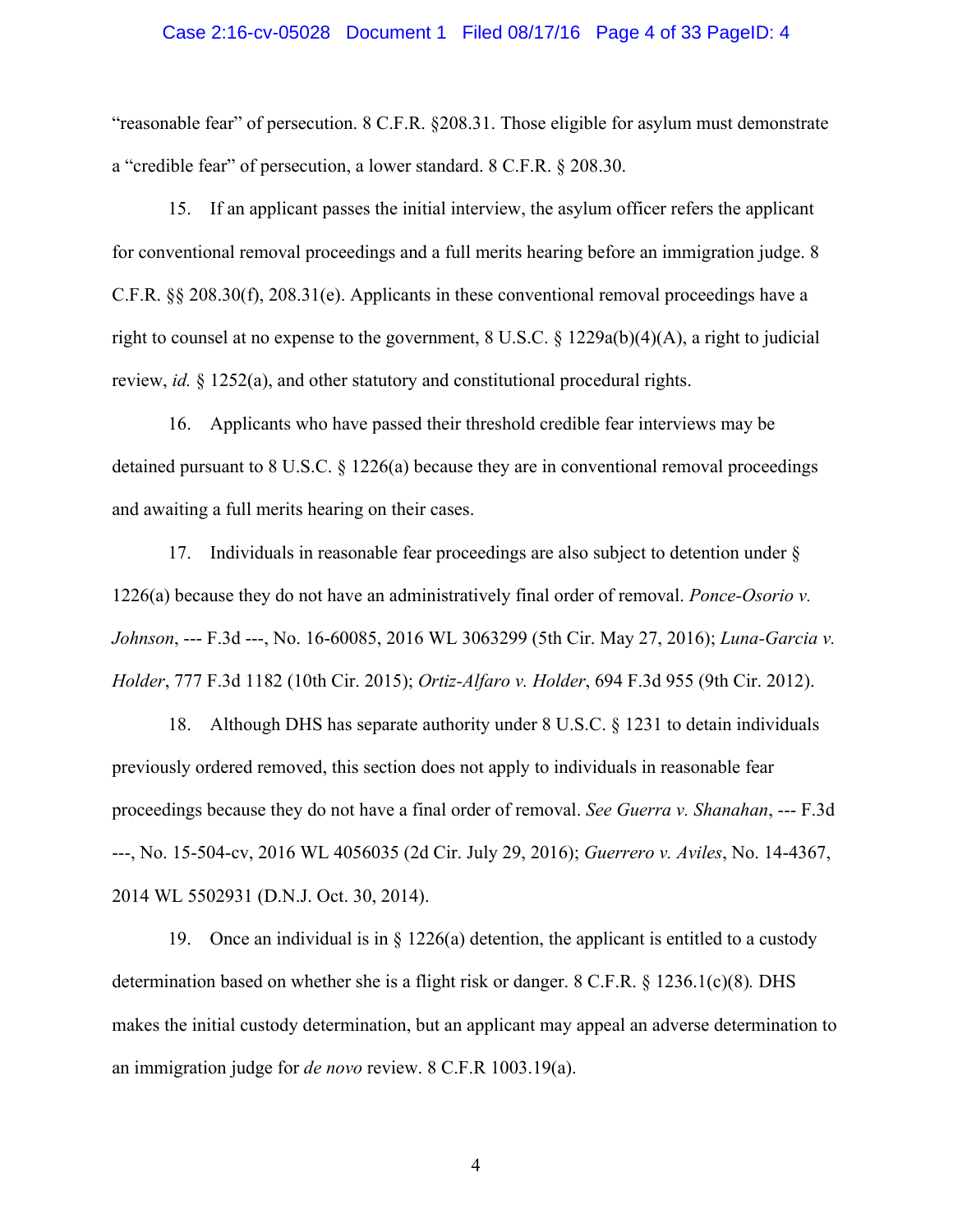#### Case 2:16-cv-05028 Document 1 Filed 08/17/16 Page 5 of 33 PageID: 5

#### **The U.S. Government's** *Non-Refoulement* **Obligations**

20. Defendant also has a mandatory, non-discretionary obligation under the international law principle of *non-refoulement* not to return a refugee to a country of origin where the person's "life or freedom would be threatened on account of . . . race, religion, nationality, membership of a particular social group or political opinion." 1951 Convention Relating to the Status of Refugees, July 28, 1951, art. 33, sec. 1, 19 U.S.T. 6259, 189 U.N.T.S. 150.

21. The United States is bound to the provisions of the 1951 Refugee Convention as a signatory to the 1967 Protocol that amended the 1951 Convention. *See* 1967 Protocol Relating to the Status of Refugees, Jan. 31, 1967 19 U.S.T. 6261, 606 U.N.T.S. 267.

## **Legal Obligations Governing DHS's Immigration Detention**

22. In addition, Defendant and its employees are subject to mandatory, nondiscretionary court orders governing the detention of immigrants to the United States.

23. Specifically, ICE and CBP have a long-standing legal obligation to ensure the prompt release of minors held in immigration custody. *See Flores v. Reno*, CV 85-4544-DMB-AGR, No. 177 (C.D. Cal. July 24, 2015). The *Flores* class action litigation, brought on behalf of minor children held in immigration detention, began in 1985 and resulted in a 1997 consent decree that remains binding on a nationwide basis.

24. The decree sharply limits the circumstances, duration, and manner of immigration detention of minor children. Among other things, the decree requires ICE to expeditiously place minors in licensed facilities and prioritizes the prompt release of detained minors.

25. DHS violated the *Flores* consent decree when, in mid-2014, it launched its massive program of arresting and detaining Central American minors such as Plaintiff A.S.R. seeking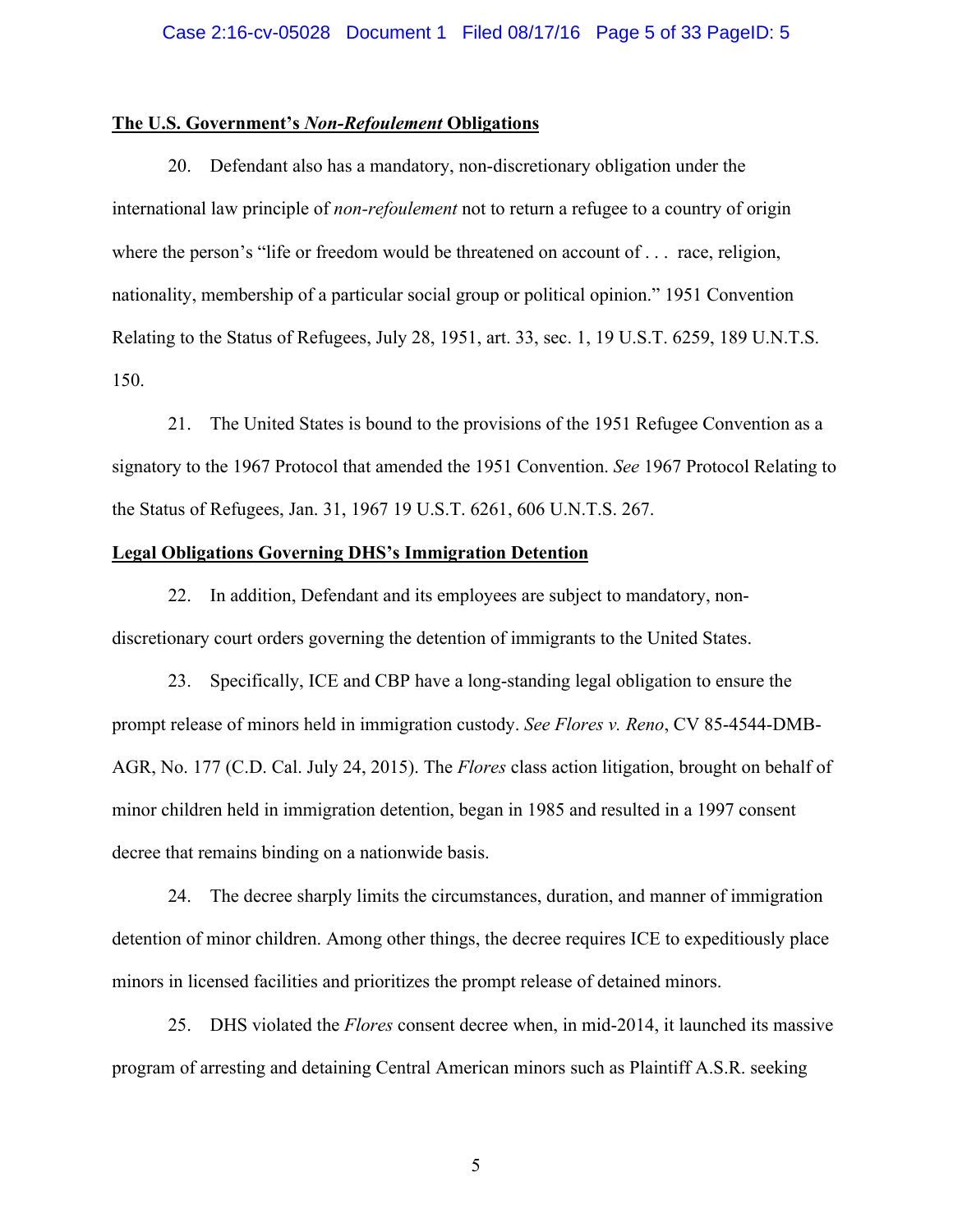#### Case 2:16-cv-05028 Document 1 Filed 08/17/16 Page 6 of 33 PageID: 6

asylum with their parents. *See Flores v. Lynch*, --- F.3d ---, No. 15-56434, 2016 WL 3670046 at \*7 (9th Cir. July 6, 2016) (rejecting DHS argument that consent decree applies only to unaccompanied minors and holding decree "unambiguously applies to accompanied minors"); *see also Bunikyte, ex rel. Bunikiene v. Chertoff*, No. A-07-CA-164-SS, 2007 WL 1074070, at \*3 (W.D. Tex. Apr. 9, 2007) ("[T]he *Flores* Settlement, by its terms, applies to all 'minors in the custody' of ICE and DHS, not just unaccompanied minors.").

26. The *Flores* decree also limits the time that ICE may hold accompanied minors in immigration detention to twenty days. *Flores v. Reno*, CV 85-4544-DMB-AGR, 2015 WL 9915880 at \*5 (C.D. Cal. Aug. 21, 2015).

#### **STATEMENT OF FACTS**

## **ICE's Policy of Using Deterrence to Justify the Detention of Refugee Families**

27. In late 2014 and early 2015, ICE used deterrence of mass migration to justify the detention of refugee families detained at facilities in Texas and New Mexico through custody determinations that failed to consider an individual's dangerousness or flight risk.

28. During that time, ICE denied release on bond or recognizance to 99 percent of applicants with a credible fear of persecution. Declaration of Allegra McLeod ¶ 11 from *R.I.LR. v. Johnson*, 1:15-cv-00011, ECF 5-7 (D.D.C Jan. 6, 2015) (copy attached as Ex. A).

29. Of those bond denials that were appealed, immigration judges granted bond or conditional parole in more than 99 percent of cases. Ex. A ¶ 16.

30. In these appeals, ICE opposed bond using an identical submission, in which ICE argued that the detainee should be held to deter other migrants from coming to the United States. *See* Declarations of Phillip Miller & Traci Lembke from *R.I.LR.*, ECF 5-19 (copy attached as Ex. B).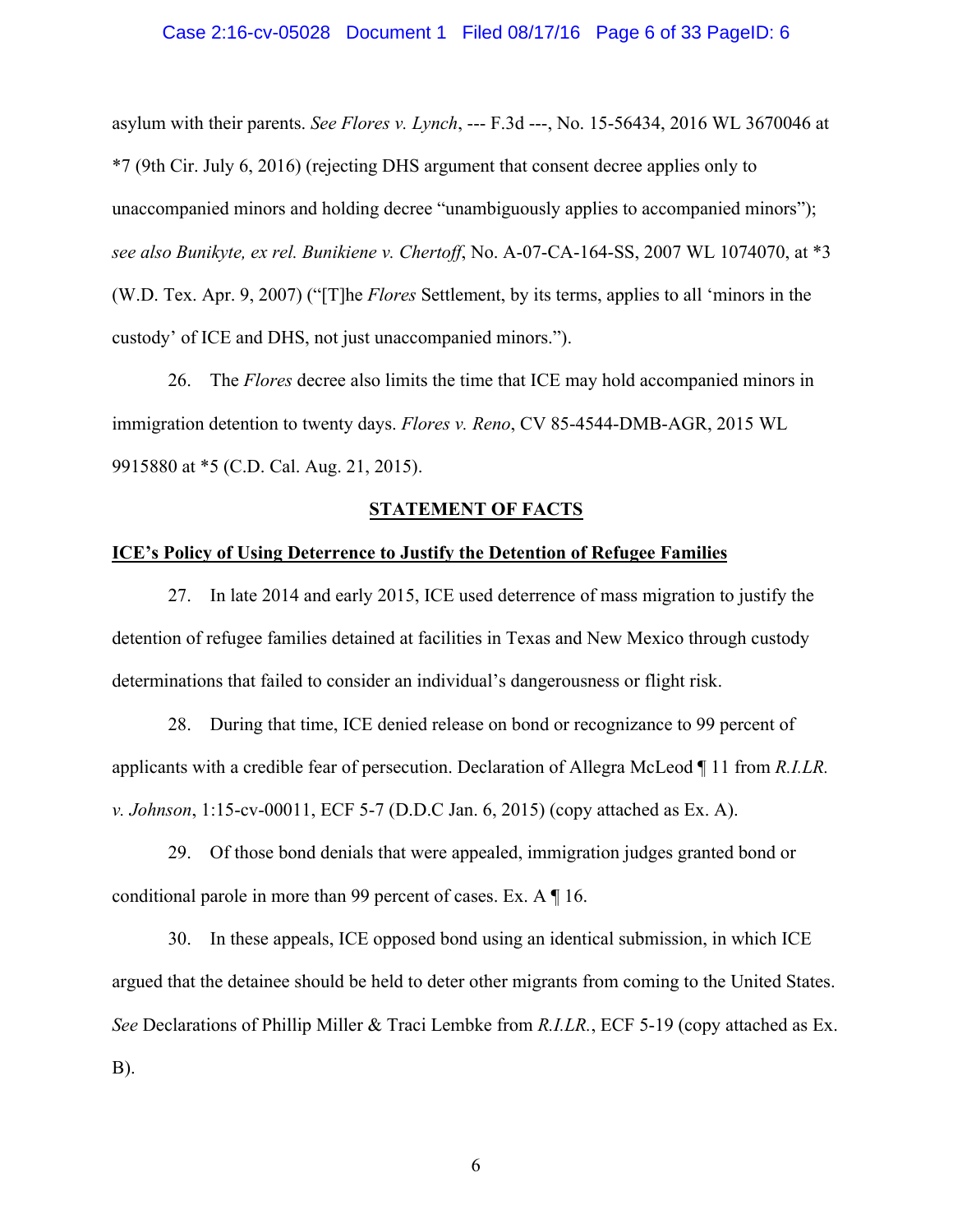#### Case 2:16-cv-05028 Document 1 Filed 08/17/16 Page 7 of 33 PageID: 7

31. Specifically, ICE submitted statements from two senior DHS officials that a "'no bond' or 'high bond' policy would significantly reduce the unlawful mass migration of Guatemalans, Hondurans, and Salvadoran[s]." Ex. B, Miller Dec. ¶ 9; Lembke Dec. ¶ 20.

32. Attorneys representing families in ICE's facilities also noted that ICE opposed bond by citing deterrence of mass migration as a rationale. Declaration of Barbara Hines from *R.I.LR.*, ECF 5-4, ¶¶ 13-22 (copy attached as Ex. C); Declaration of Virginia Raymond from *R.I.L.R.*, 1:15-cv-00011, ECF 24-4 (D.D.C. Jan. 28, 2015), ¶¶ 5-8 (copy attached as Ex. D).

33. This near-categorical refusal to release families on bond was a dramatic departure from previous ICE practice. Prior to the summer of 2014, ICE did not detain Central American families on this scale and released families on personal recognizance or bond. *See* Declaration of Valerie Burch from *R.I.LR.*, ECF 24-1 (copy attached as Ex. E); Declaration of Matthew Archambeault from *R.I.LR.*, ECF 24-2,  $\P$  10 (copy attached as Ex. F).

34. High level DHS officials and members of Congress also identified deterrence of other migrants as a reason DHS was detaining Central American families seeking asylum. DHS Press Release, Statement by Secretary of Homeland Security Jeh Johnson Before the Senate Committee on Appropriations (July 10, 2014) (copy attached as Ex. G); Letter from Rep. Logren et. al. to President Obama (Oct 27, 2014) (copy attached as Ex. H); *see also* Chico Harlan, *Inside the Administration's \$1 Billion Deal to Detain Central American Asylum Seekers*, Wash. Post, Aug. 14, 2016 (discussing the role deterrence has played in justifying family detention).

35. Thus, ICE had a policy and practice of considering deterrence of potential migrants when it made family detention custody determinations in 2014 and early 2015. *See R.I.L.R. v. Johnson*, 80 F.Supp.3d 164, 176 (D.D.C. 2015) (finding an ICE policy of "taking deterrence of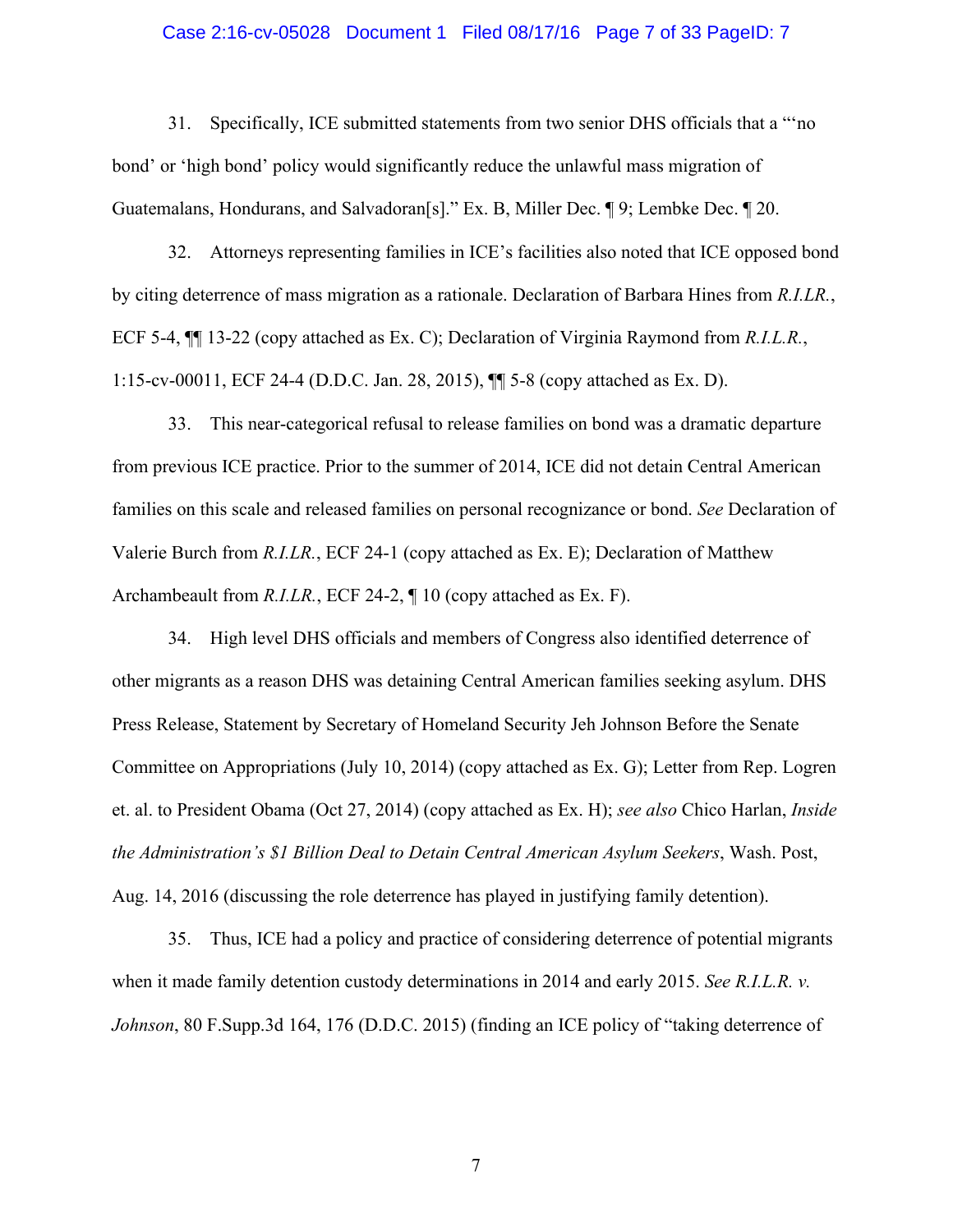#### Case 2:16-cv-05028 Document 1 Filed 08/17/16 Page 8 of 33 PageID: 8

mass migration into account in making custody determinations," and that the policy "played a significant role in the large number of Central American families detained since 2014").

# **Plaintiffs' Past Persecution in Honduras**

36. Ms. Rodriguez was born in Honduras in 1976 and emigrated to the United States in April 1998. She was placed in removal proceedings and ordered removed *in absentia* when she was sick and missed a court date.

37. Despite being subject to an *in absentia* removal order, Ms. Rodriguez received Temporary Protected Status after Hurricane Mitch struck Honduras in October 1998. She then resided lawfully in the United States for a number of years.

38. In 2004, Honduran police officers murdered Ms. Rodriguez's mother, an outspoken police critic, as well as her stepfather. The police refused to investigate the murders – though they occurred near a police station – and blamed Ms. Rodriguez's stepfather for a murdersuicide.

39. Ms. Rodriguez returned to Honduras in 2006 to investigate the circumstances of their deaths and to speak out against the corruption that had prevented a proper investigation.

40. When Ms. Rodriguez returned to Honduras, she had the bodies of her mother and stepfather exhumed and examined by the prosecutor's office. The examination confirmed that her stepfather did not commit the murder and demonstrated that the police had covered up the true cause of death. The discovery led Ms. Rodriguez to speak out against police corruption.

41. In response, the Honduran police subjected Ms. Rodriguez's family to intimidation, harassment, threats, and extortion at their business, at their home, and in the streets.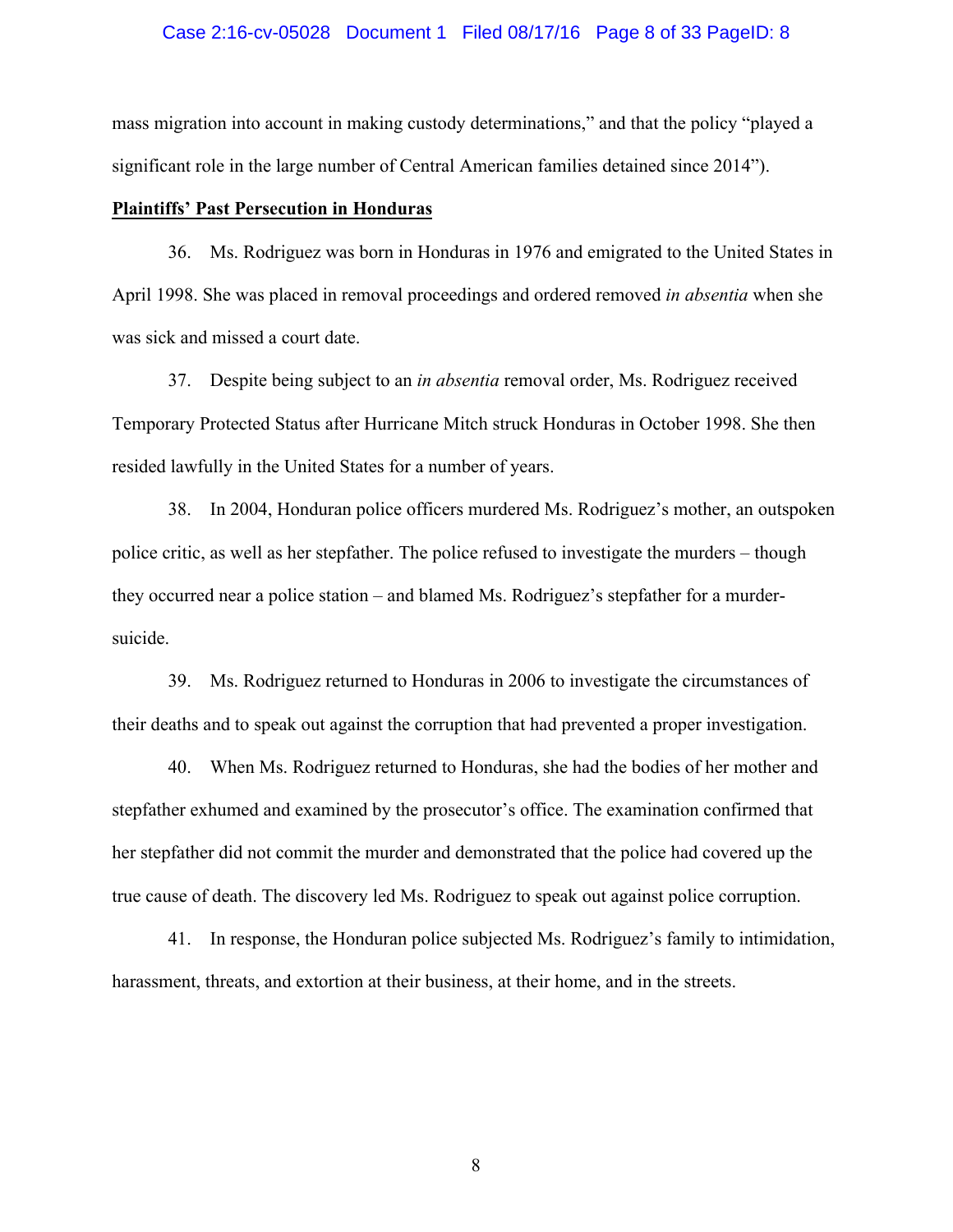#### Case 2:16-cv-05028 Document 1 Filed 08/17/16 Page 9 of 33 PageID: 9

42. After years of abuse, in September 2014, and when Ms. Rodriguez confronted the police officers and demanded that they leave her and her family in peace, the officers responded by physically attacking Ms. Rodriguez in front of her home.

43. Ms. Rodriguez reported the physical assault and harassment to the Chief of Police. Ms. Rodriguez also contacted the Commissioner for Human Rights in Honduras and the International Criminal Police Organization (INTERPOL) and encouraged others to do the same.

44. As a result of her activism, the Honduran police intensified their abuse, and Ms. Rodriguez became afraid to leave her house. Eventually, conditions became unbearable, and Ms. Rodriguez, her partner Mr. Sanchez, and their young son A.S.R. decided to flee in late 2014.

#### **Plaintiffs' Arrival in the United States and Apprehension by CBP**

45. Ms. Rodriguez, A.S.R., and Mr. Sanchez fled Honduras in November 2014. While they were *en route* to the United States, Mexican authorities arrested them and returned them to Honduras.

46. Still fearing for their lives, Ms. Rodriguez, Mr. Sanchez and A.S.R. attempted to flee Honduras a second time. This time they successfully reached the U.S.-Mexico border. On or about January 16, 2015, they crossed the Rio Grande River in an inflatable raft. The crossing soaked their clothing and the family arrived in Texas hungry, wet and thirsty.

47. CBP agents soon apprehended the family and placed them into a van, hungry and wet, without addressing their obvious need for basic provisions like clothes, food, and water.

48. CBP agents transported Plaintiffs and Mr. Sanchez to a holding facility, known as a "hielera," or "icebox," because of its cold temperatures, where they processed the family. When Plaintiffs requested food and dry clothes, CBP officials laughed at and taunted Plaintiffs for requesting these basic necessities.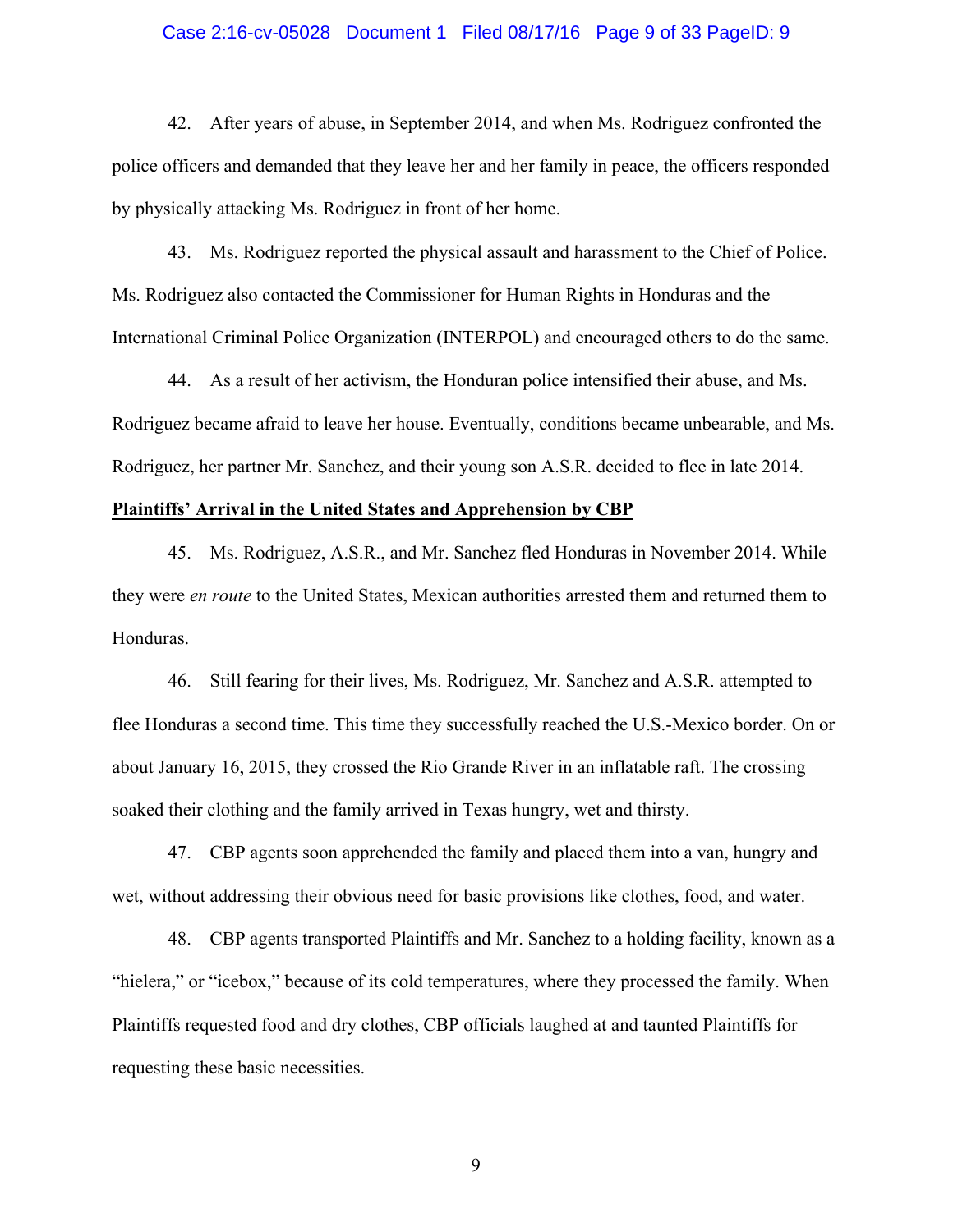# **Ms. Rodriguez Expresses a Fear of Returning to Her Country of Origin**

49. Ms. Rodriguez informed a Spanish-speaking CBP agent whom she knew as "Agent Rodriguez" that she feared returning to Honduras. Despite her having expressed this fear, Agent Rodriguez and other agents pressured Ms. Rodriguez to sign papers accepting removal to Honduras.

50. Agent Rodriguez rebuked Ms. Rodriguez, telling her that she was not allowed in the United States and could not stay. Agent Rodriguez told Ms. Rodriguez that she would face the same violence she fled from in Honduras in the United States, and that her flight was pointless.

51. Although Ms. Rodriguez repeatedly expressed her fear of returning to Honduras during her time in CBP detention, CBP agents did not immediately refer her to an asylum officer for a reasonable fear interview or cease pressuring Ms. Rodriguez to sign deportation papers.

52. CBP agents have a mandatory, non-discretionary duty not to coerce individuals to withdraw their application for admission into the United States. *See* CBP Directive No. 3340-043 (Sept. 3, 2008) (copy attached as Ex. I).

53. Defendant's employees violated a mandatory, non-discretionary duty by attempting to coerce Ms. Rodriguez and her family to agree to deportation. CBP agents also violated a mandatory, non-discretionary duty by failing to immediately refer Ms. Rodriguez for appropriate screening and by using CBP detention as a means to attempt to force Ms. Rodriguez to abandon her bona fide legal claims. 8 C.F.R. § 241.8(e). These coercive efforts also violate domestic law that provides protections for those fleeing persecution, as well as the principle of *nonrefoulement*.

54. CBP's practice of coercing detained individuals to sign papers agreeing to removal is well-known. *See, e.g.*, *Lopez Venegas v. Napolitano*, Complaint, No. 2:13-cv-03972 (C.D. Cal.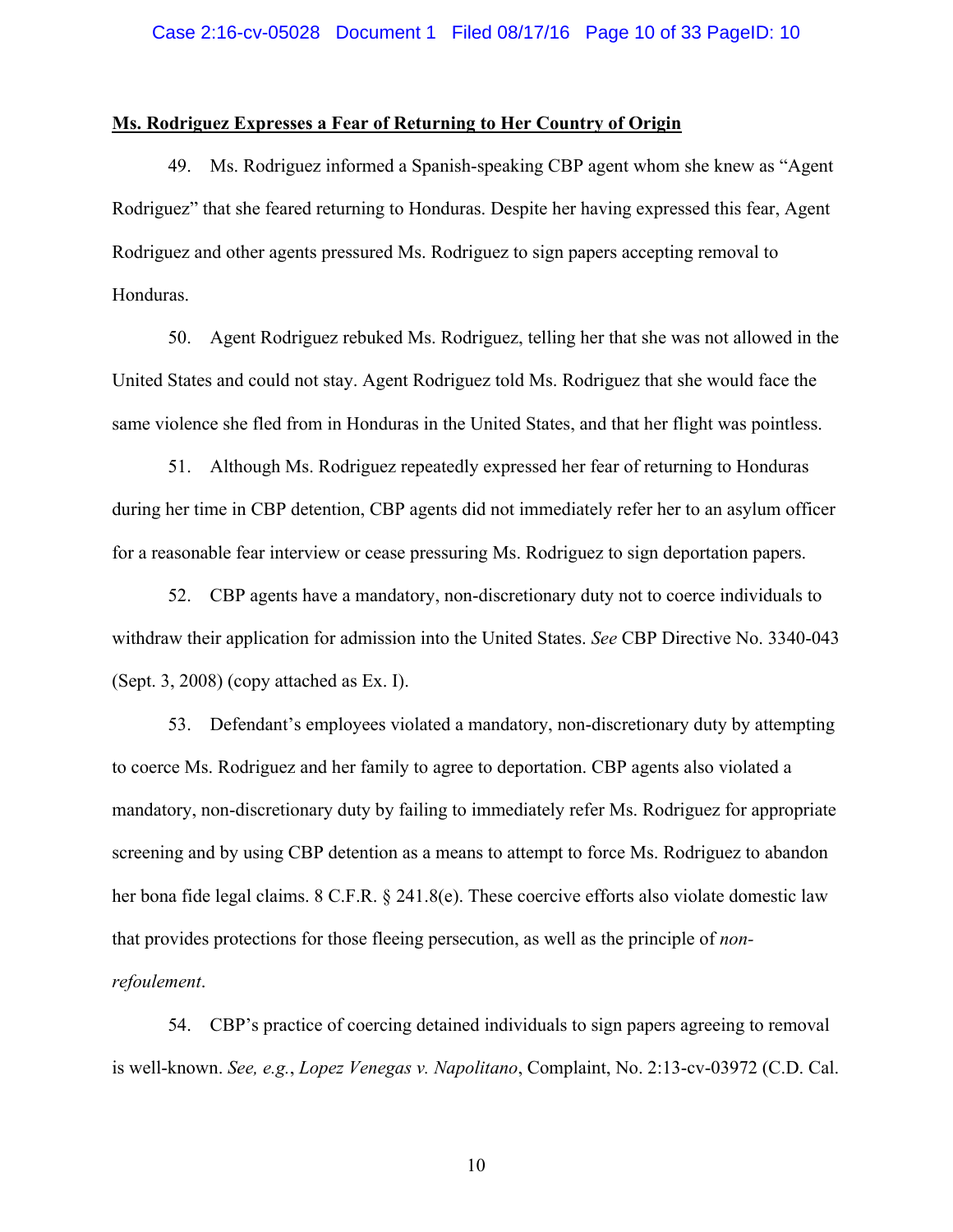## Case 2:16-cv-05028 Document 1 Filed 08/17/16 Page 11 of 33 PageID: 11

Aug. 18, 2014); *Doe v. Johnson*, No. 4:15-cv-00250, ECF 1 (D. Ariz. June 8, 2015); Human Rights Watch, *"You Don't Have Rights Here": US Border Screening and Returns of Central Americans to Risk of Serious Harm* 20-29 (Oct. 2014).

55. The CBP officers' threats of deportation and denial of food caused Ms. Rodriguez to develop intense headaches, feel nauseous, cry repeatedly, and tremble uncontrollably.

# **Conditions in CBP Holding Facilities During Plaintiffs' CBP Detention**

56. During CBP's initial processing, Ms. Rodriguez informed Agent Rodriguez that A.S.R. had asthma. Ms. Rodriguez was travelling with A.S.R.'s inhaler and pills for his asthma. CBP never provided any medical treatment to A.S.R. during his time in CBP detention.

57. After processing, CBP agents separated Plaintiffs from Mr. Sanchez and told Plaintiffs that Mr. Sanchez would be deported that night. CBP agents took Mr. Sanchez to another holding facility, and later, to the ICE South Texas Detention Facility in Pearsall, Texas. Ms. Rodriguez and their son did not see him for the next eight months while he was detained, pursuing his immigration case. Mr. Sanchez was unable to provide assistance to Ms. Rodriguez and their son, A.S.R., during their immigration proceedings in detention.

58. CBP agents refused to answer Ms. Rodriguez's questions about Mr. Sanchez's location or whether the family would be reunited.

59. Plaintiffs experienced inhumane conditions that fell below CBP's own minimum standards for operation of its facilities at the first holding facility known as the "icebox." CBP agents detained Plaintiffs in a crowded room with a wet floor and cement blocks for seats. Other detainees had taken all the seats, so Ms. Rodriguez requested a blanket for her asthmatic son to sleep on so that he would not have to sleep directly on the wet floor. CBP agents told her that she could not have anything because she was not in her own country.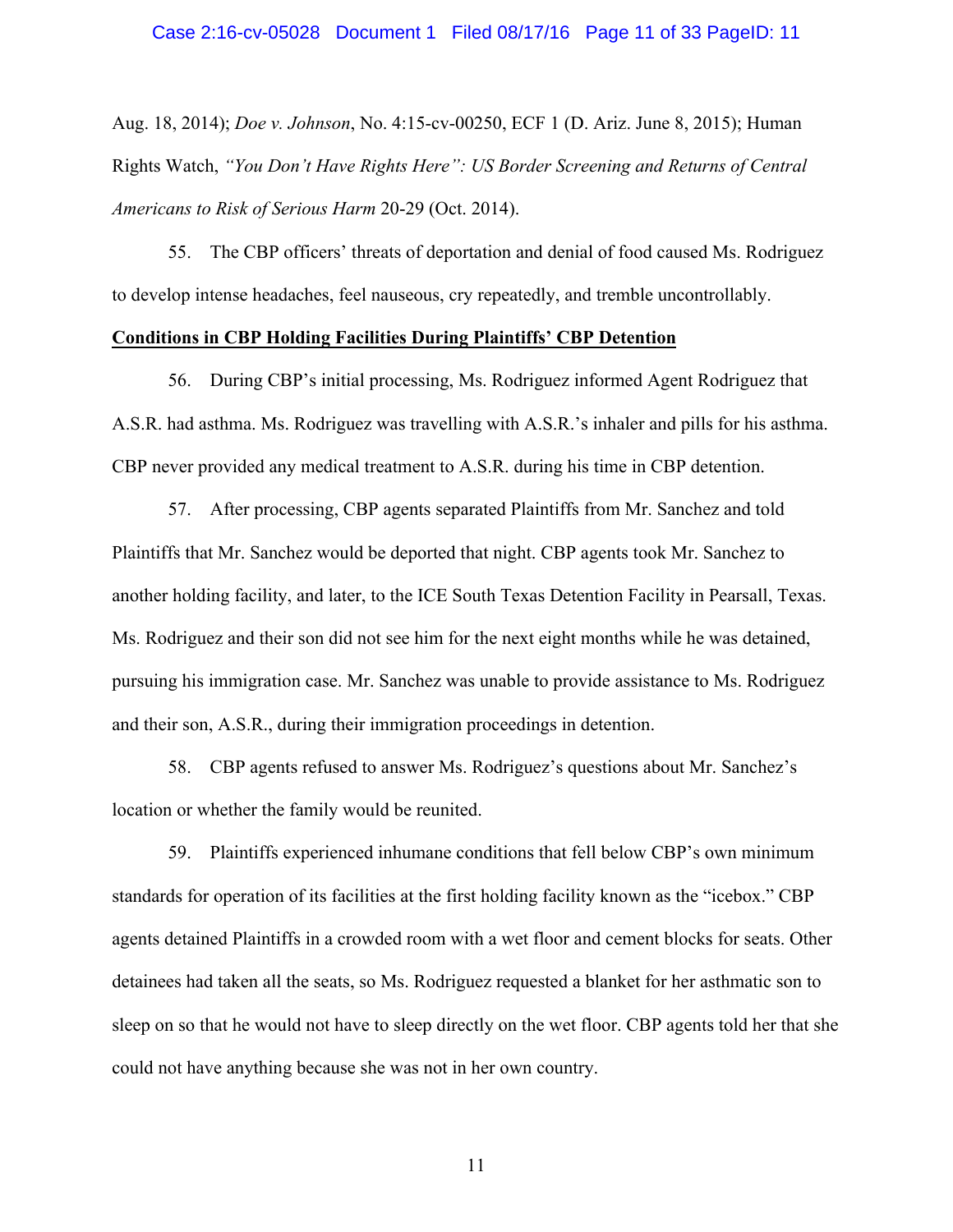## Case 2:16-cv-05028 Document 1 Filed 08/17/16 Page 12 of 33 PageID: 12

60. CBP agents later gave her a Mylar blanket, but left Plaintiffs to sleep on the floor.

61. CBP agents gave Plaintiffs a cold ham sandwich and a juice box each after several hours. This was the first time Plaintiffs had eaten since crossing the border. CBP agents never gave Plaintiffs anything other than cold sandwiches for their meals while in CBP custody.

62. CBP agents kept the detention cell temperature very cold level throughout Plaintiffs' time in the holding facility. Ms. Rodriguez requested that CBP agents raise the temperature to accommodate her son's severe asthma, but the guards ignored her request.

63. Because of these inhumane conditions, Plaintiff A.S.R.'s asthma worsened. A.S.R. suffered serious asthma attacks in the first CBP holding facility because of the cold air. Ms. Rodriguez pleaded with CBP for help, especially with the room temperature, but CBP officials ignored her pleas, as well as this threat to A.S.R.'s deteriorating health.

64. Ms. Rodriguez became deeply anxious and concerned for her son because of the very cold temperatures and the wet floor her son was forced to sleep on.

65. On or about January 17, 2015, CBP agents transferred Plaintiffs to a second holding facility, known as a "perrera," or "dog-house."

66. CBP agents kept Plaintiffs in this second facility for two days and one night.

67. At this second facility, CBP agents again forced Plaintiffs to sleep in an extremely cold room on the floor, crowded with other people. The agents again gave Plaintiffs only a thin Mylar blanket to place between themselves and the floor. CBP agents also seized A.S.R.'s medicine from Ms. Rodriguez.

68. Ms. Rodriguez again asked CBP agents to raise the temperature because of A.S.R.'s poor health. CBP agents instead lowered the temperature.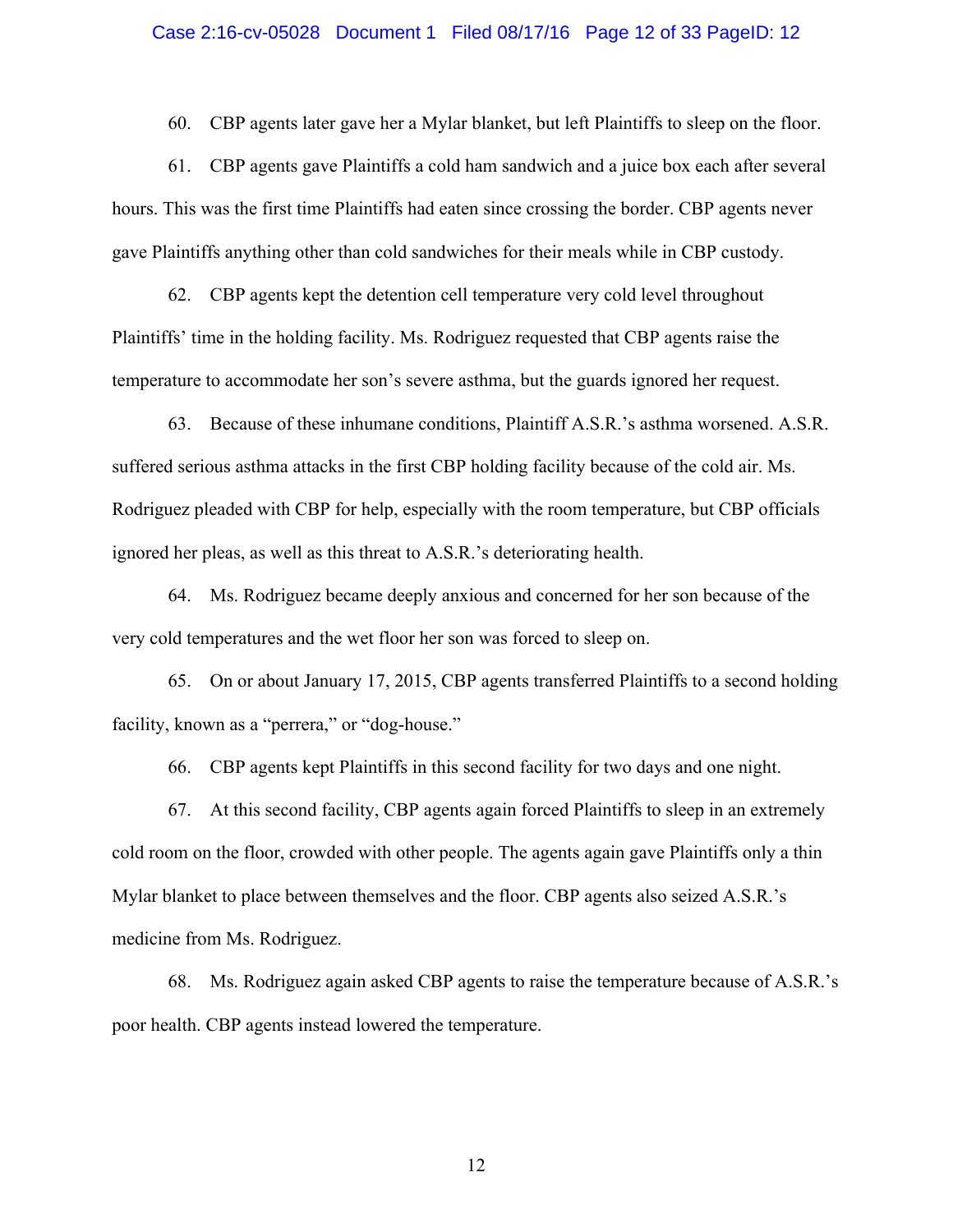## Case 2:16-cv-05028 Document 1 Filed 08/17/16 Page 13 of 33 PageID: 13

69. A.S.R. continued to suffer a decline in health at the second CBP facility, coughing repeatedly because of the holding facility's cold, inhumane environment.

70. At this second facility, CBP agents again repeatedly pressured Ms. Rodriguez to sign deportation papers, despite her previous statement that she feared returning to Honduras. CBP agents harassed Ms. Rodriguez and the other detainees to sign the forms, as frequently as every twenty minutes.

71. CBP officials told Ms. Rodriguez that there were already too many immigrants in the holding center and too many immigrants trying to enter the United States. The CBP agents repeated Agent Rodriguez's assertions, telling the Plaintiffs and other detainees that the United States was violent and not safe, just like their countries of origin.

72. Ms. Rodriguez continued to suffer from intense headaches, nausea, repeated crying, uncontrollable trembling, and fear during her time in the second CBP facility because of the pressure to agree to deportation.

73. In addition to his physical illness, A.S.R. also suffered emotionally, and became visibly sad and depressed. He cried multiple times during Plaintiffs' time in CBP custody.

# **CBP Obligations and Policy Violations Regarding Detention Conditions**

74. CBP agents detained Plaintiffs, confined them in coercive, inhumane conditions and attempted to force Plaintiffs to abandon their legal rights to deter other migrants and refugees from seeking protection in the United States.

75. CBP's "Hold Rooms and Short Term Custody" Policy (Hold Rooms Policy, or Policy) (copy attached as Ex. J) governed CBP activities at the "icebox" and "dog-house" during Plaintiffs' detention. The Policy stated that "[w]herever possible, a detainee should not be held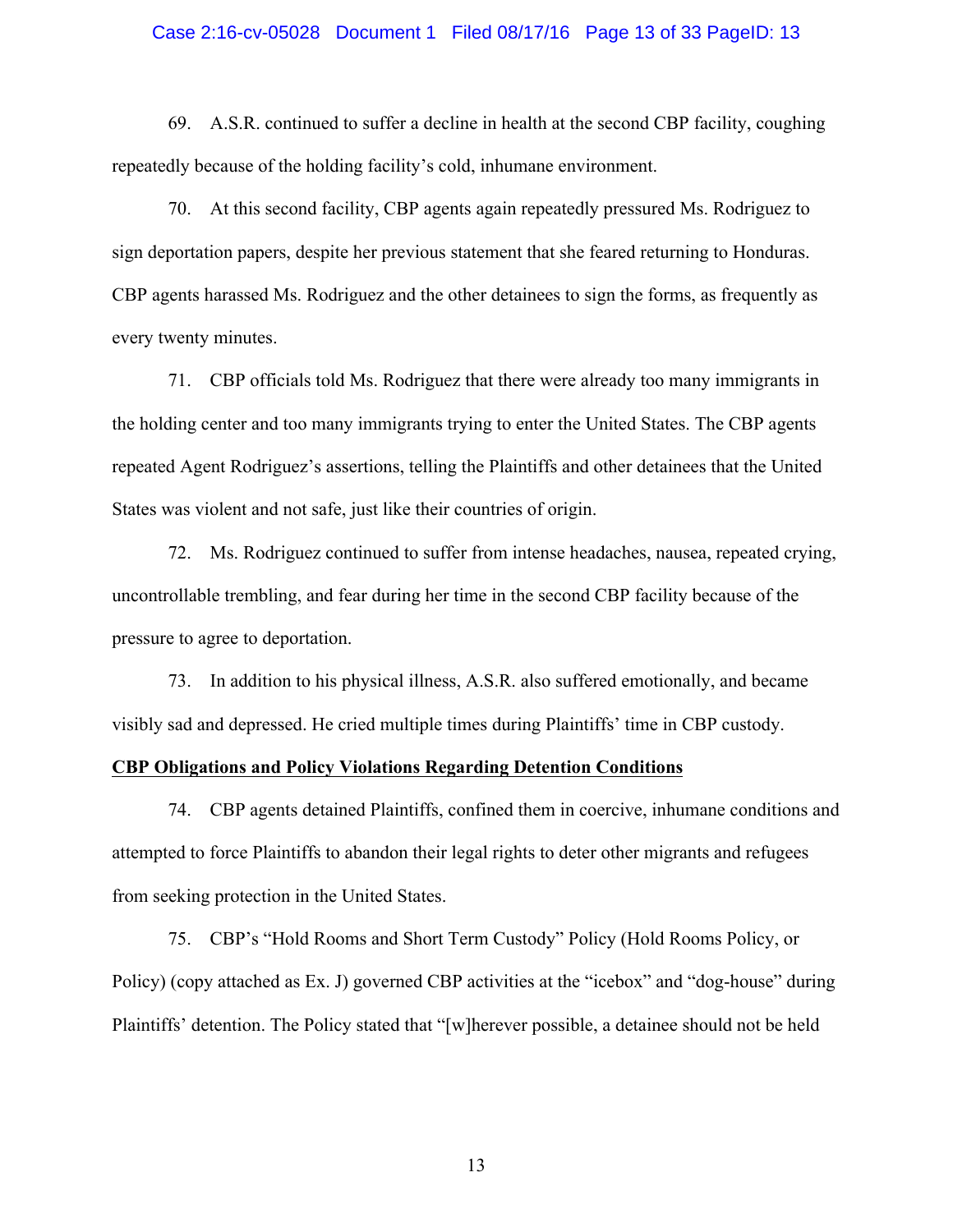## Case 2:16-cv-05028 Document 1 Filed 08/17/16 Page 14 of 33 PageID: 14

for more than 12 hours. Every effort will be made to promptly process, transfer, . . . or release those in custody as appropriate and as operationally feasible." Ex. I  $\P$  6.2.1.

76. CBP agents violated a mandatory, non-discretionary duty by detaining Plaintiffs for nearly three days, far in excess of the 12 hours mandated by agency policy.

77. The Hold Rooms Policy further mandated that detainees be held "in facilities that are safe, secure, and clean. Detainees will be provided food, water, properly equipped restrooms and hygiene supplies as set forth in this directive." *Id.* ¶ 5.1. The Policy also stated that hold rooms for "unaccompanied alien children" must have an "adequate temperature." *Id.* ¶ 6.24.7 The *Flores* consent decree also requires that facilities with children must provide shelter at an appropriate temperature.

78. CBP agents violated a mandatory, non-discretionary duty by ignoring Ms. Rodriguez's complaints about the temperature in both CBP facilities. CBP agents disregarded their agency's policy that temperatures in holding facilities be appropriate for children.

79. The Policy also required that "detention space capacity will not be exceeded." *Id.* ¶ 7.1.2. CBP agents violated a mandatory, non-discretionary policy by overcrowding CBP's facilities, forcing Plaintiffs to sit on a cold floor with wet clothes and without bedding.

80. The Hold Rooms Policy further stated that "Juveniles detained longer than 24 hours will be given access to basic hygiene articles, a blanket, and a mattress," *id.*  $\sim$  6.24.6, and that every 2 of 3 meals that a Juvenile receives must be hot, *id.* ¶ 6.24.9. CBP agents violated mandatory, non-discretionary duties by failing to provide A.S.R. with hot food and bedding.

81. CBP's neglect and deliberate indifference to Plaintiffs' medical and subsistence needs, its coercive tactics, and the inhumane conditions of CBP holding facilities caused Plaintiffs severe emotional distress and significant physical injury.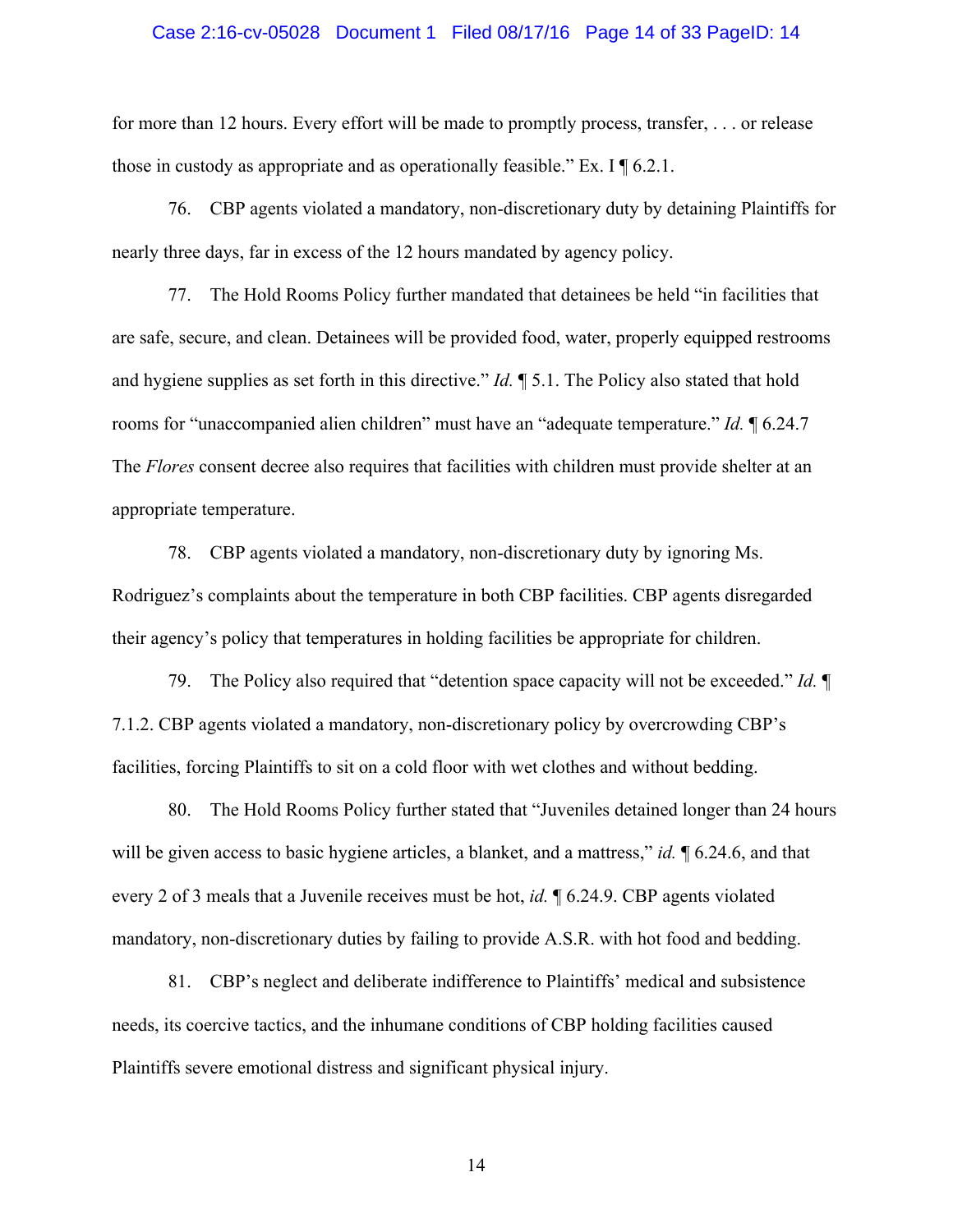## Case 2:16-cv-05028 Document 1 Filed 08/17/16 Page 15 of 33 PageID: 15

82. CBP detained Plaintiffs, subjected Plaintiffs to inhumane conditions, and coerced Plaintiffs to agree to deportation for the improper purpose of deterring other migrants and refugees from attempting to seek protection in the United States.

#### **Plaintiffs' Detention in the South Texas Family Residential Center**

83. On or about January 19, 2015, DHS officials transferred Plaintiffs to the South Texas Family Residential Center in Dilley, Texas (hereinafter "Dilley"). DHS officials intentionally misrepresented to Plaintiffs that DHS had plans to deport them to Honduras.

84. ICE administers and supervises Dilley and operates the facility in conjunction with the Corrections Corporation of America (CCA). ICE unlawfully detained Plaintiffs at this facility for the next four months, until May 14, 2015.

85. ICE's detention of Plaintiffs, and the inhumane conditions of confinement to which CBP subjected Plaintiffs, violated the *Flores* consent decree in a number of respects, discussed *infra* ¶¶ 111-12, 117, 125-26, and was done for the improper purpose of forcing Plaintiffs to abandon their valid legal claims and deterring other migrants from coming to the United States, in violation of the INA and a federal court order.

# **ICE's Coercion and Intimidation**

86. During Plaintiffs' time in Dilley, ICE officials repeatedly subjected Ms. Rodriguez and A.S.R. to intimidation and threats of deportation.

87. After their arrival in detention in mid-January 2015 and until Plaintiffs' credible and reasonable fear interviews on February 10, 2015, Ms. Rodriguez's ICE deportation officer – whom she knew as Agent Johnston – frequently attempted to coerce her into signing deportation forms. When Ms. Rodriguez refused, Agent Johnston raised his voice in a threatening manner.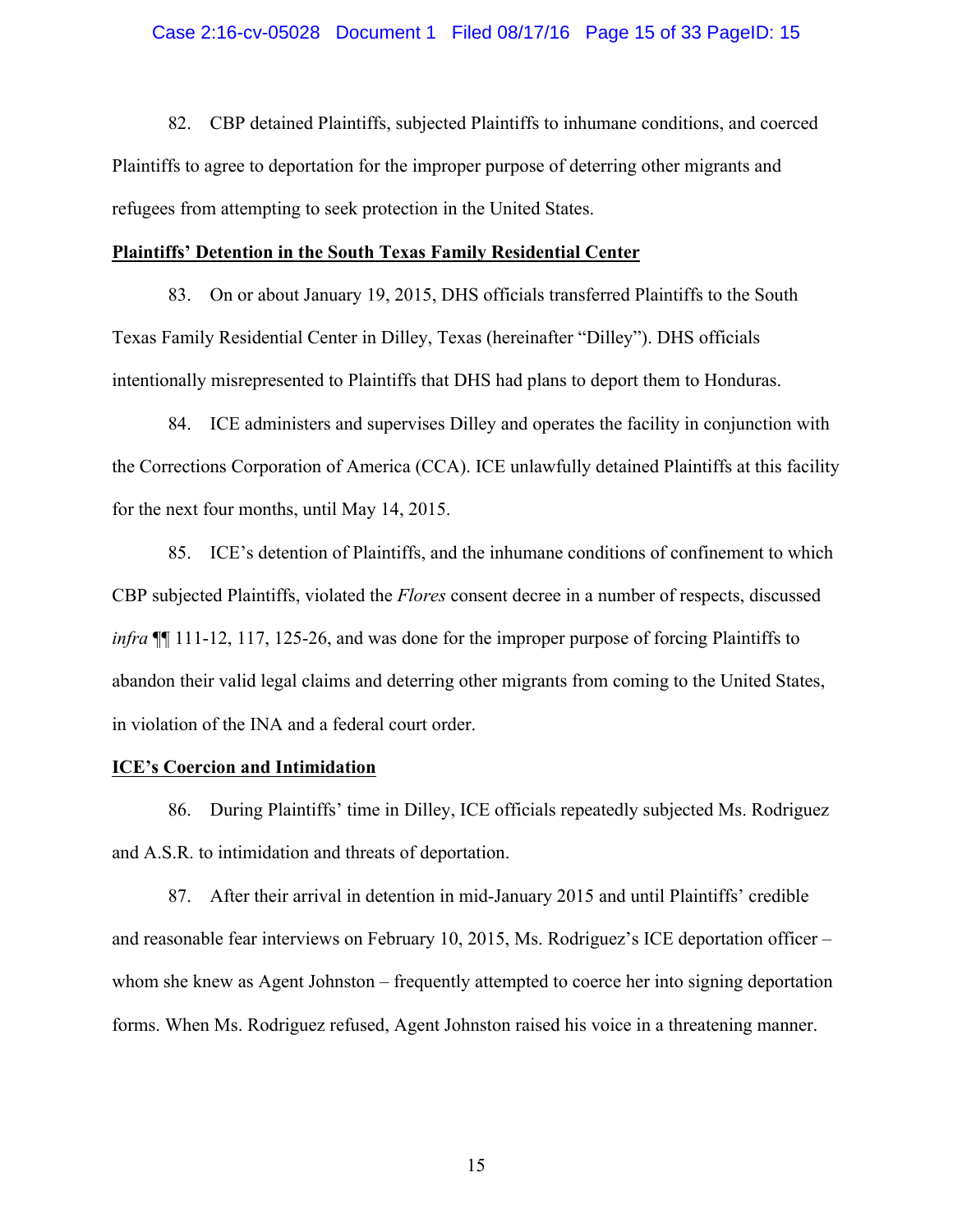## Case 2:16-cv-05028 Document 1 Filed 08/17/16 Page 16 of 33 PageID: 16

88. Ms. Rodriguez repeatedly explained that she would not agree to deportation because she feared returning to her country of origin. Agent Johnston ignored her attempts to make known that she had a strong claim for legal refuge in the United States.

89. On approximately four occasions, CCA guards woke Ms. Rodriguez very late at night to attempt to coerce her into signing deportation papers. When Ms. Rodriguez pressed the guards to explain their actions, the guards informed her that they were acting under ICE's orders.

90. On multiple occasions, the CCA guards took Ms. Rodriguez to see ICE Agent Johnston, who would pressure her to sign papers to agree to deportation.

91. Like CBP, ICE officials did not immediately refer Ms. Rodriguez for a reasonable fear interview, despite her insistence that she feared returning to Honduras.

92. A.S.R. was also present at the meetings with ICE Agent Johnston. On multiple occasions, A.S.R. also expressed to Johnston that he did not want to return to Honduras.

93. ICE Agent Johnston applied further pressure by putting Ms. Rodriguez on the phone with the Honduran consulate. Agent Johnston stated the call was necessary to prepare for her deportation. Ms. Rodriguez told the consulate, in the presence of Agent Johnston, that she would not sign any papers and that she feared return to Honduras.

94. Ms. Rodriguez experienced panic attacks, tremors, and nausea due to the ICE officials' repeated threats of deportation, intimidation tactics, and refusal to afford her an immediate interview to begin the process of applying for withholding of removal. These symptoms began during Ms. Rodriguez's time in CBP detention and subsided only after Ms. Rodriguez passed her reasonable fear interview in mid-February 2015.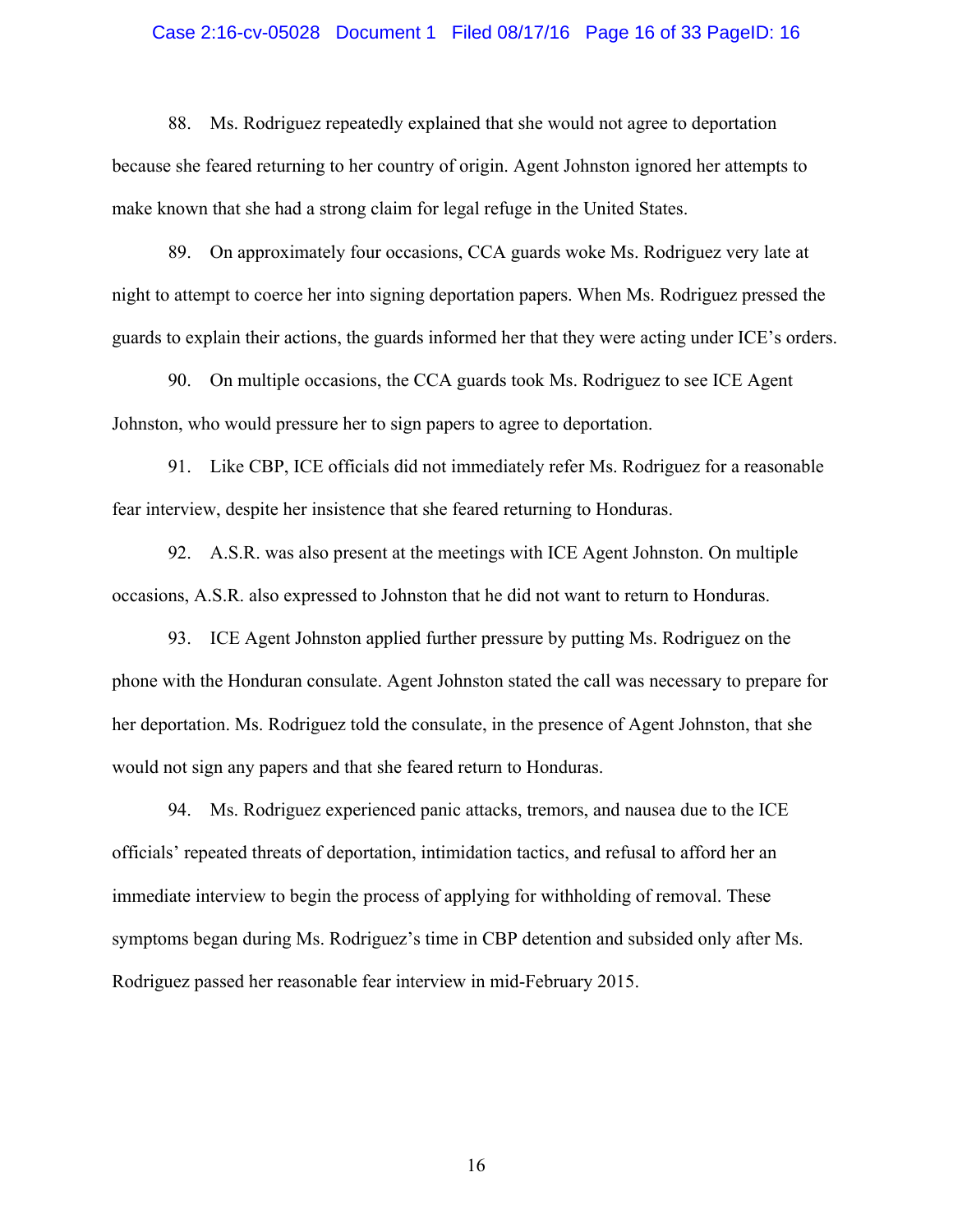## Case 2:16-cv-05028 Document 1 Filed 08/17/16 Page 17 of 33 PageID: 17

95. A.S.R. also experienced physical and emotional difficulties during this period. He was depressed, did not sleep well, and lost weight. He feared returning to Honduras during this time because he saw other families being deported.

96. DHS finally arranged for Ms. Rodriguez and A.S.R. to have a reasonable fear interview on February 10, 2015. However, in order to intimidate her, Agent Johnston continued to tell Ms. Rodriguez that she would fail her interview and be deported. ICE's harassment caused Ms. Rodriguez great emotional distress as she worried about forced return to the danger she fled.

97. Defendant's employees violated mandatory, non-discretionary statutory duties by failing to provide Ms. Rodriguez with an immediate reasonable fear interview and by continuing to threaten deportation. 8 C.F.R. § 241.8(e).

98. ICE's repeated refusal to immediately arrange for Ms. Rodriguez's reasonable fear interview, its attempts to coerce her into signing deportation papers, and its threats of deportation inflicted severe emotional distress and physical injury on Ms. Rodriguez and her son.

99. ICE's coercive use of power to force Plaintiffs to sign removal papers also constituted an abuse of its legal authority.

# **Plaintiffs' Screening Interview and Continued Detention After the Interview**

100. On February 10, 2015, an Asylum Officer interviewed Ms. Rodriguez and her son.

101. On February 11, 2015, Plaintiffs received notice of their positive interview results. The asylum officer determined that Ms. Rodriguez had demonstrated a reasonable fear of torture if returned to Honduras and that A.S.R. had passed his credible fear interview.

102. On February 16, 2015, ICE Agent Trevino executed a Form I-286, Notice of Custody Determination. There was no evidence that A.S.R., then an eight-year-old boy, posed any danger to the community or was a risk of flight. Nevertheless, Agent Trevino concluded that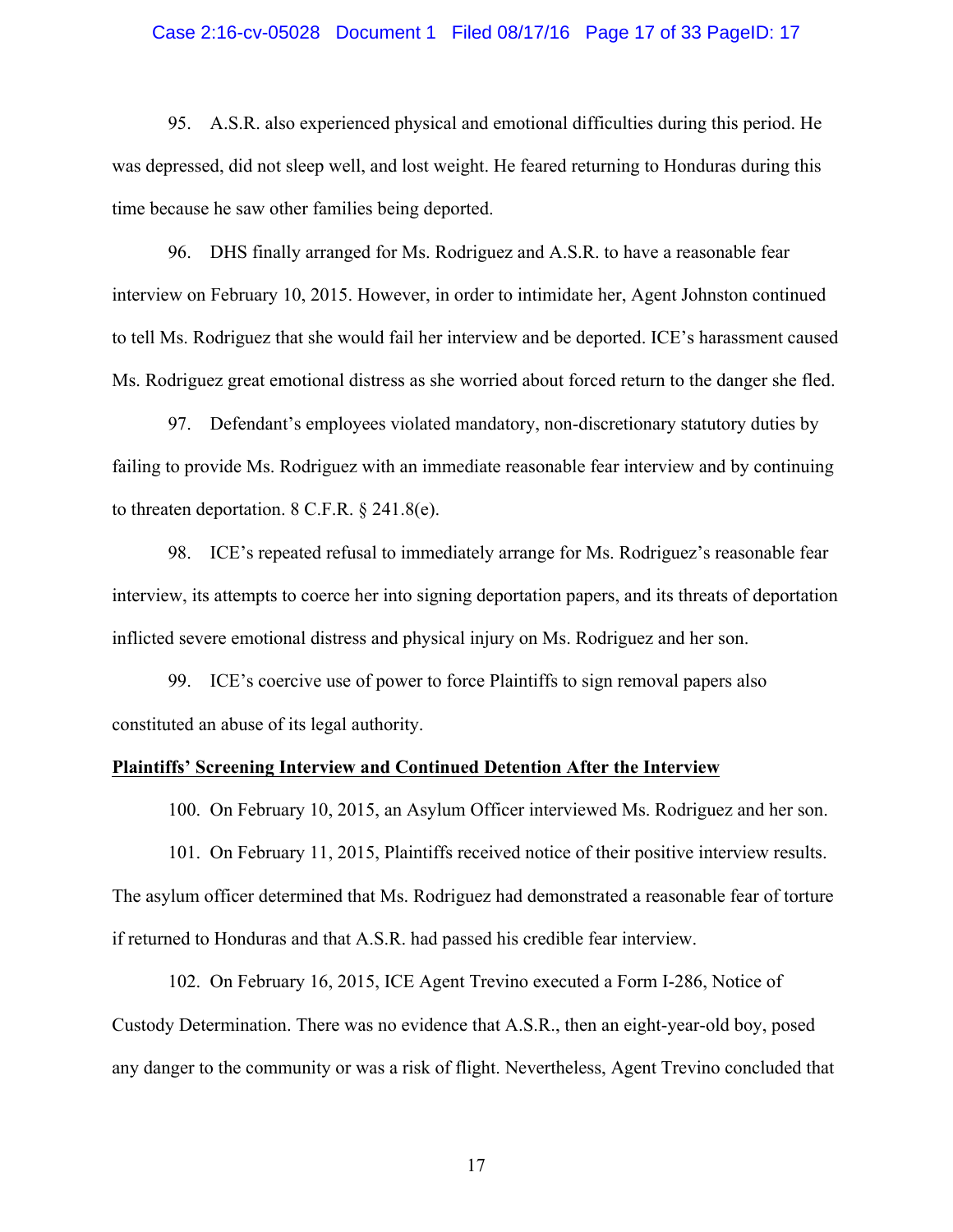## Case 2:16-cv-05028 Document 1 Filed 08/17/16 Page 18 of 33 PageID: 18

no amount of bond or conditions of supervised release could ensure his future appearance for removal proceedings.

103. Ms. Rodriguez requested review of this custody decision by an immigration judge.

104. A second ICE Agent, Gonzales, reaffirmed the custody decision on March 5, 2015.

105. ICE did not give Ms. Rodriguez a custody determination. ICE's refusal to make a custody determination in Ms. Rodriguez's case was unlawful. 8 C.F.R. § 1236.1(c)(8).

106. At the time that ICE made A.S.R.'s custody determination, it had a policy in place of considering deterrence of other migrants.

107. On February 20, 2015, the district court in *R.I.L.R. v. Johnson*, 80 F. Supp. 3d 164 (D.D.C. 2015), granted a preliminary injunction preventing ICE from considering deterrence when making custody determinations for those in credible fear proceedings.

108. Nevertheless, ICE continued to detain Plaintiffs for many weeks for the improper purpose of deterring further immigration, even though Plaintiffs posed no security or flight risk.

109. A.S.R. was a member of the *R.I.L.R.* class. 80 F. Supp. 3d at 180. His detention for the improper purpose of general deterrence was unlawful. *Id.* at 189-91.

110. Because Ms. Rodriguez passed a reasonable fear interview, she was not subject to an administratively final order of removal. She was therefore also subject to detention under 8 U.S.C. § 1226(a). Her continued detention for the improper purpose of deterrence was unlawful.

111. In addition, ICE detained A.S.R. without cause in violation of the consent decree in *Flores v. Reno*. The *Flores* consent decree requires ICE to expeditiously place minors in licensed facilities and prioritizes the prompt release of minors held in immigration detention.

112. ICE also violated *Flores* by detaining A.S.R. in excess of twenty days.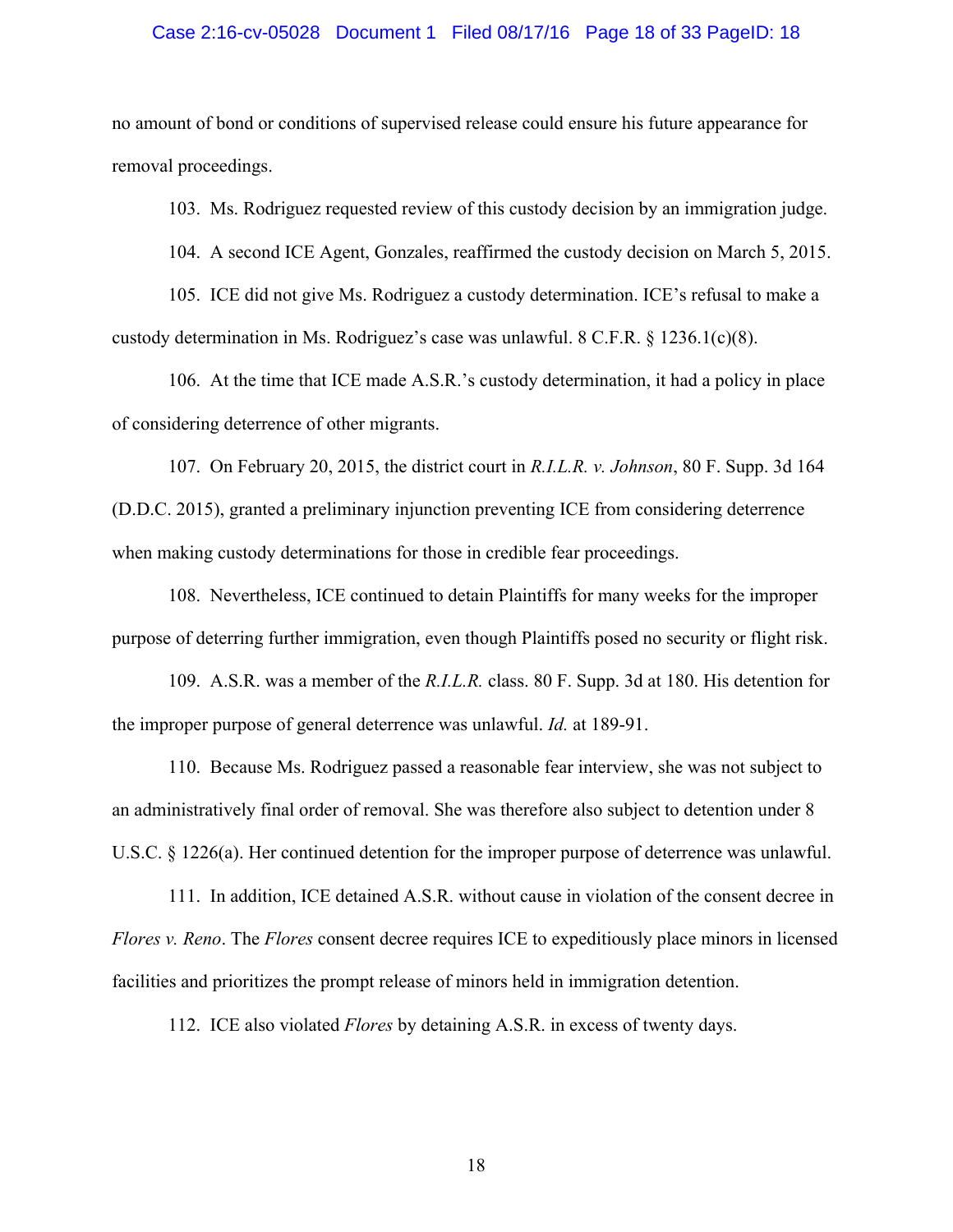## Case 2:16-cv-05028 Document 1 Filed 08/17/16 Page 19 of 33 PageID: 19

#### **A.S.R.'s Custody Case**

113. Throughout their time in detention, Ms. Rodriguez informed ICE officials that she did not wish to be separated from A.S.R. unless he was released to his aunt in New Jersey.

114. After Plaintiffs passed their screening interviews in February 2015, Ms. Rodriguez pursued release for A.S.R. by requesting review of his custody determination so that he could live with his aunt.

115. Ms. Rodriguez, through *pro bono* counsel, eventually succeeded in reversing ICE's custody determination on March 12, 2015. On that date, Immigration Judge Eileen R. Trujillo ordered ICE to release A.S.R. and that the agency "comply with all the applicable rules and regulations pertaining to the release of a minor."

116. ICE did not immediately release A.S.R. ICE Deputy Chief Counsel Paul Nishiie informed A.S.R.'s counsel that they did not intend to release A.S.R., despite the court order.

117. On April 4, 2015, ICE officials again violated the immigration judge's order, as well as the agency's other legal obligations, by attempting to place A.S.R. in a shelter for unaccompanied children. ICE's attempt to separate Ms. Rodriguez and A.S.R. terrified Plaintiffs and violated the *Flores* consent decree and 8 C.F.R. § 1236.3 which impose a mandatory, nondiscretionary duty on ICE to prioritize release to family members, here to A.S.R.'s aunt.

118. ICE officials refused to provide assurances to Ms. Rodriguez that her son would be placed with his aunt and would not indicate how long they would house A.S.R. in the shelter.

119. ICE officials brought Plaintiffs to a bus at the detention facility. However, A.S.R. would not leave Ms. Rodriguez's side. The two stayed together, refusing to be separated.

120. As a condition to stop ICE's plan, an ICE official required Ms. Rodriguez to sign a document retracting her prior request that her son be released.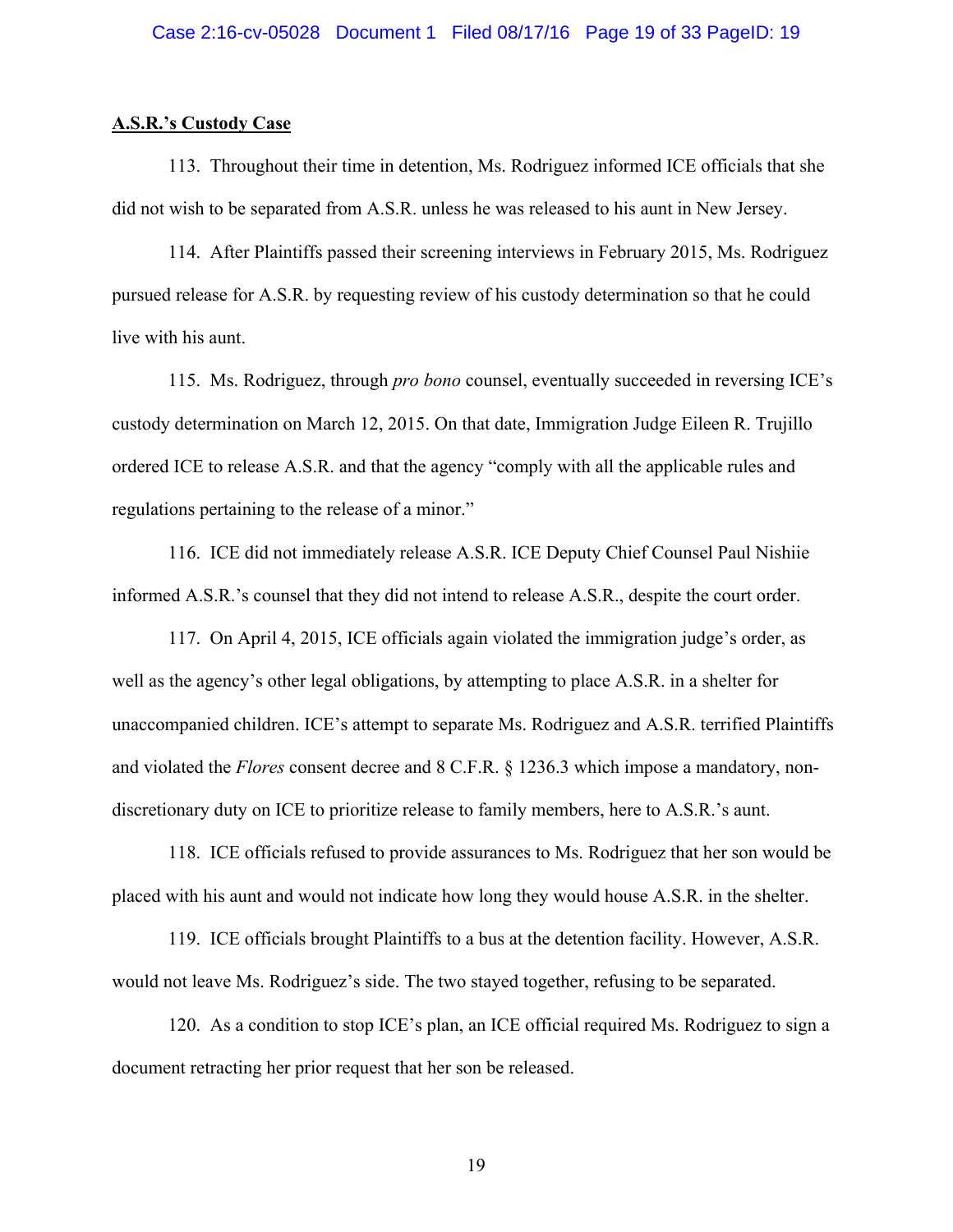## Case 2:16-cv-05028 Document 1 Filed 08/17/16 Page 20 of 33 PageID: 20

121. ICE's attempt to separate A.S.R. from his mother caused both Ms. Rodriguez and A.S.R. extreme distress, as they feared Defendant's actions would cause them to lose contact with each other, as they had with Mr. Sanchez.

122. ICE took these actions without informing A.S.R.'s counsel at the time.

123. On April 7, 2015, A.S.R., through *pro bono* counsel, filed a petition for a writ of habeas corpus in federal court to enforce the immigration judge's order. *A.S.R. v. Lucero*, No. EP-15-cv-0101 (W.D. Tex. filed Apr. 7, 2015).

124. ICE officials violated mandatory, non-discretionary agency policies by withholding information from Plaintiffs and by threatening to separate her from her son.

125. The *Flores* consent decree and 8 C.F.R. § 1236.3 impose a mandatory, nondiscretionary duty on ICE to prioritize release to family members over refugee shelters or foster care. By threatening to release A.S.R. to a shelter, ICE violated this mandatory duty and the immigration judge's order, which incorporated these regulations and *Flores* by reference.

126. The *Flores* consent decree imposes a mandatory, non-discretionary duty on ICE to ensure that detained minors are allowed to have "contact with family members who were arrested with the minor." ICE violated this mandatory duty by attempting to separate A.S.R. from Ms. Rodriguez without her consent and by withholding information about Mr. Sanchez.

127. ICE's violations of its mandatory duties caused Plaintiffs severe emotional distress. **Sleep Disruptions**

128. During their time in Dilley, Plaintiffs experienced other instances of humiliation, threats, and intimidation by ICE and its CCA-employed guards.

129. Practices at Dilley required that Plaintiffs sleep with the lights on in their trailer. CCA guards informed Plaintiffs that the "lights on" mandate was an ICE policy.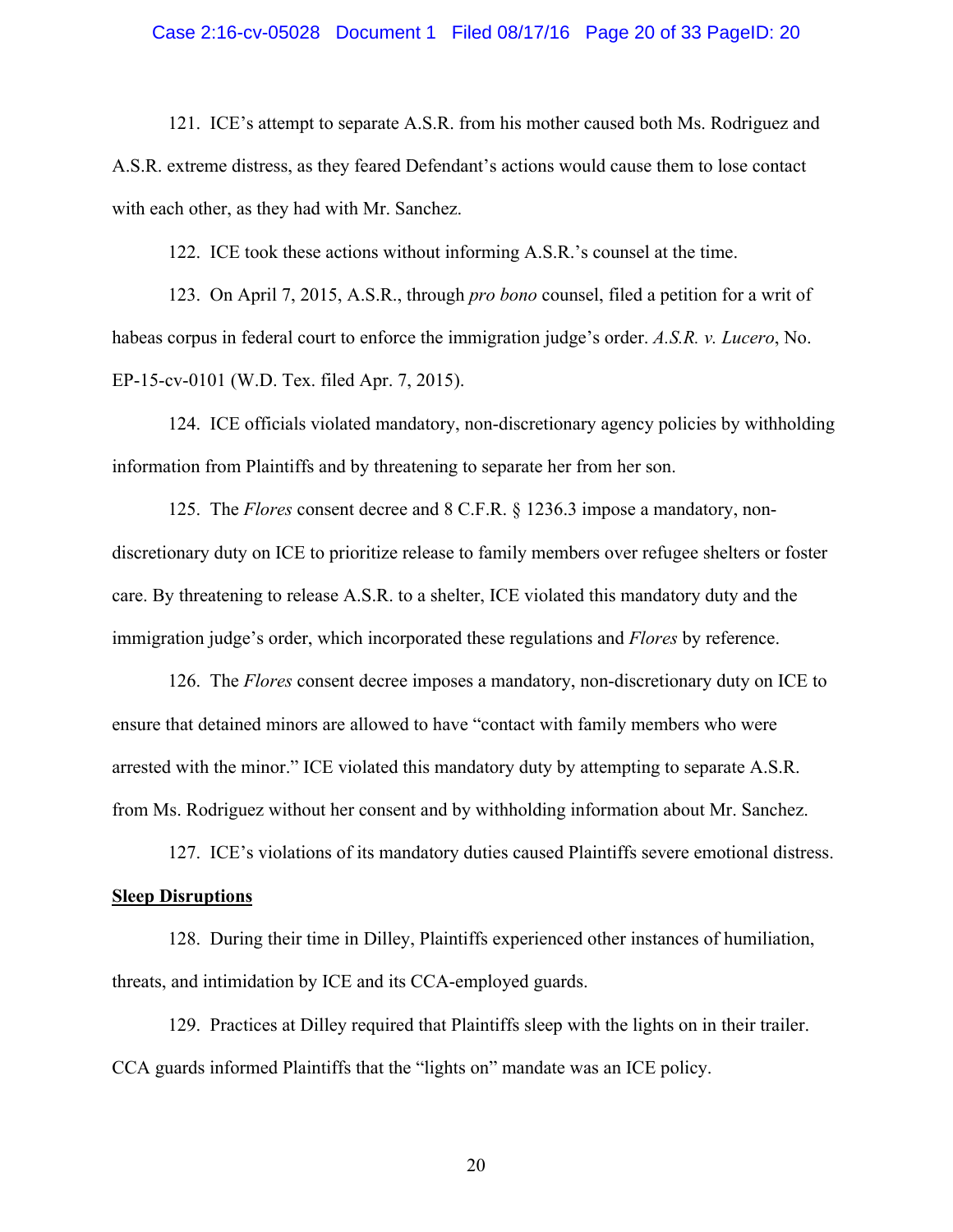## Case 2:16-cv-05028 Document 1 Filed 08/17/16 Page 21 of 33 PageID: 21

130. After Plaintiffs and other families in their cabin repeatedly complained about this policy, they were allowed to sleep with the lights off. CCA employees then began to enter the room with flashlights periodically throughout the night, sometimes as frequently as every ten minutes. CCA guards stated they were acting pursuant to ICE's orders.

131. On multiple occasions, CCA guards required Plaintiffs to appear at the health clinic, without warning, during the late hours of the night and early hours of the morning. When Plaintiffs objected, CCA guards informed Plaintiffs that they were following ICE orders.

132. ICE practices regarding the use of lights and health clinic check-ins eliminated Plaintiffs' sense of privacy and impeded Plaintiffs' ability to sleep, exacerbating their stress and anxiety. ICE used these practices to further dissuade Plaintiffs from exercising their lawful rights.

133. ICE and CCA used these practices despite express provisions to the contrary in the Intergovernmental Service Agreement ("IGSA") between CCA and ICE and in ICE policy.

134. The IGSA provides that CCA's performance will be judged on the basis of the IGSA and the ICE Family Residential Standards. The Family Residential Standards are standards promulgated by ICE to govern conditions and practices in ICE's family detention facilities.

135. The IGSA stipulates that CCA will not conduct "mandatory Head Counts", but rather, will "allow residents to self-check in with designated staff three times per day." IGSA Performance Work Statement at 13 (copy attached as Ex. K).

136. Similarly, the Family Residential Standards states that a detainee census "shall not be conducted during sleeping hours and staff shall not shine lights or otherwise disturb residents

…." ICE Family Residential Standard: Resident Census at 2 (copy attached as Ex. L).

137. ICE and CCA repeatedly ignored and violated these contract provisions.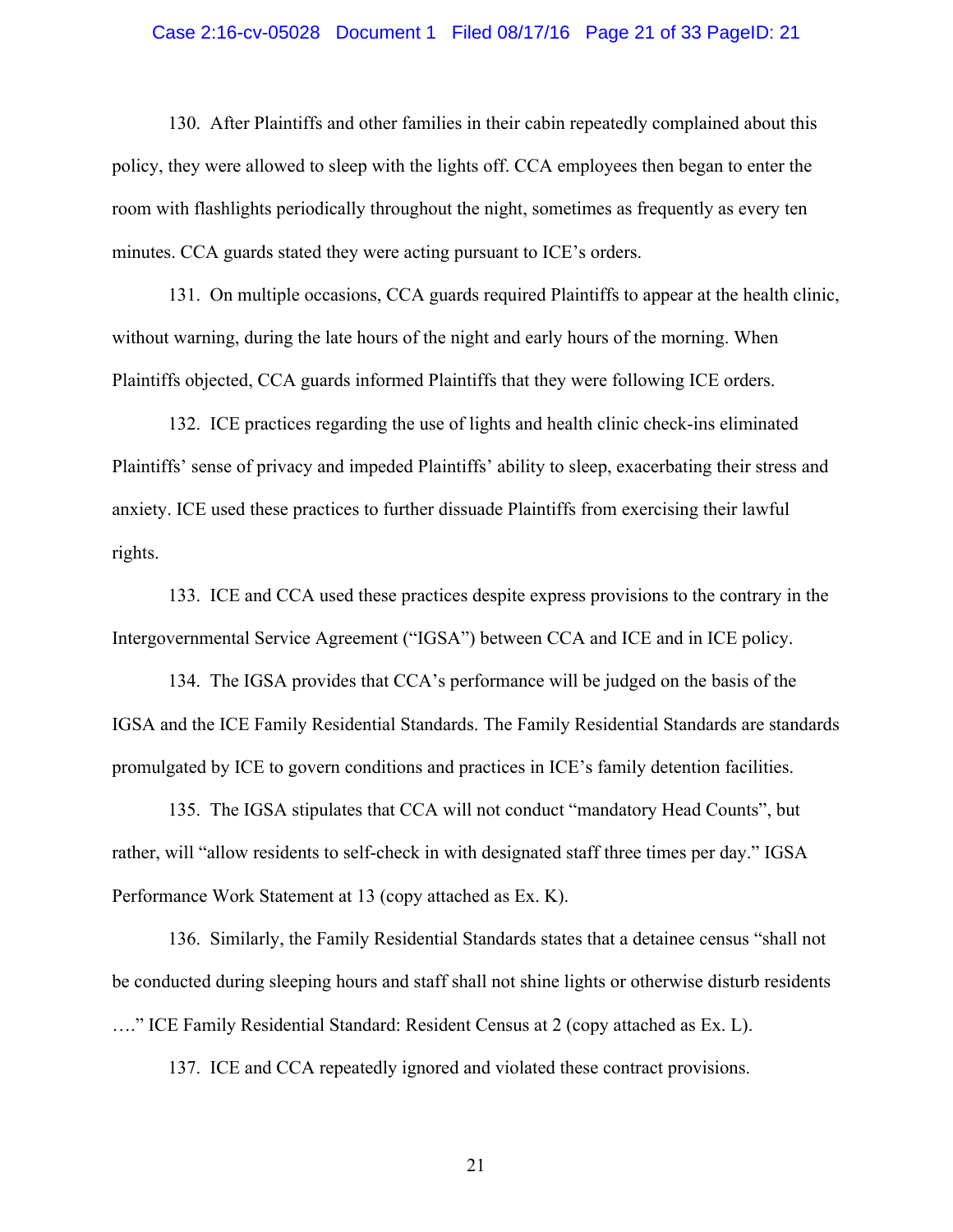## Case 2:16-cv-05028 Document 1 Filed 08/17/16 Page 22 of 33 PageID: 22

138. In sum, ICE and CCA officials violated non-discretionary policies by frequently disturbing Plaintiffs' sleep. ICE used these conditions of detention to cause Plaintiffs to give up their legal rights and claims and to deter other migrants and refugees pursuant to DHS policy.

139. These ICE practices re-traumatized Ms. Rodriguez after her past persecution by the Honduran police, including that they led her to feel as if she were under constant police surveillance.

# **Refusal to Share Information About Mr. Sanchez**

140. Ms. Rodriguez repeatedly requested that ICE agents inform her where her partner was located. ICE agents did not respond to her requests.

141. A couple weeks after her arrival in Dilley, a CCA employee finally informed Ms. Rodriguez that she could determine her partner's location by using the ICE detainee locator website. Through the CCA employee, Ms. Rodriguez learned that her partner was detained in Pearsall, Texas.

142. Upon information and belief, ICE officials deliberately withheld information about Mr. Sanchez's whereabouts to cause severe emotional distress, with the goal of coercing Plaintiffs into agreeing to deportation and to deter other migrants from coming to the United States. Plaintiffs suffered anxiety in part because CBP agents had previously told Ms. Rodriguez that Mr. Sanchez would be deported and Plaintiffs believed ICE withheld his location because he had been deported.

143. Mr. Sanchez was unable to assist with preparing the Plaintiffs' immigration cases because he and Plaintiffs were in separate detention facilities, making communication very difficult. This caused Plaintiffs additional emotional distress as Ms. Rodriguez and A.S.R. sought to prepare their case without Mr. Sanchez.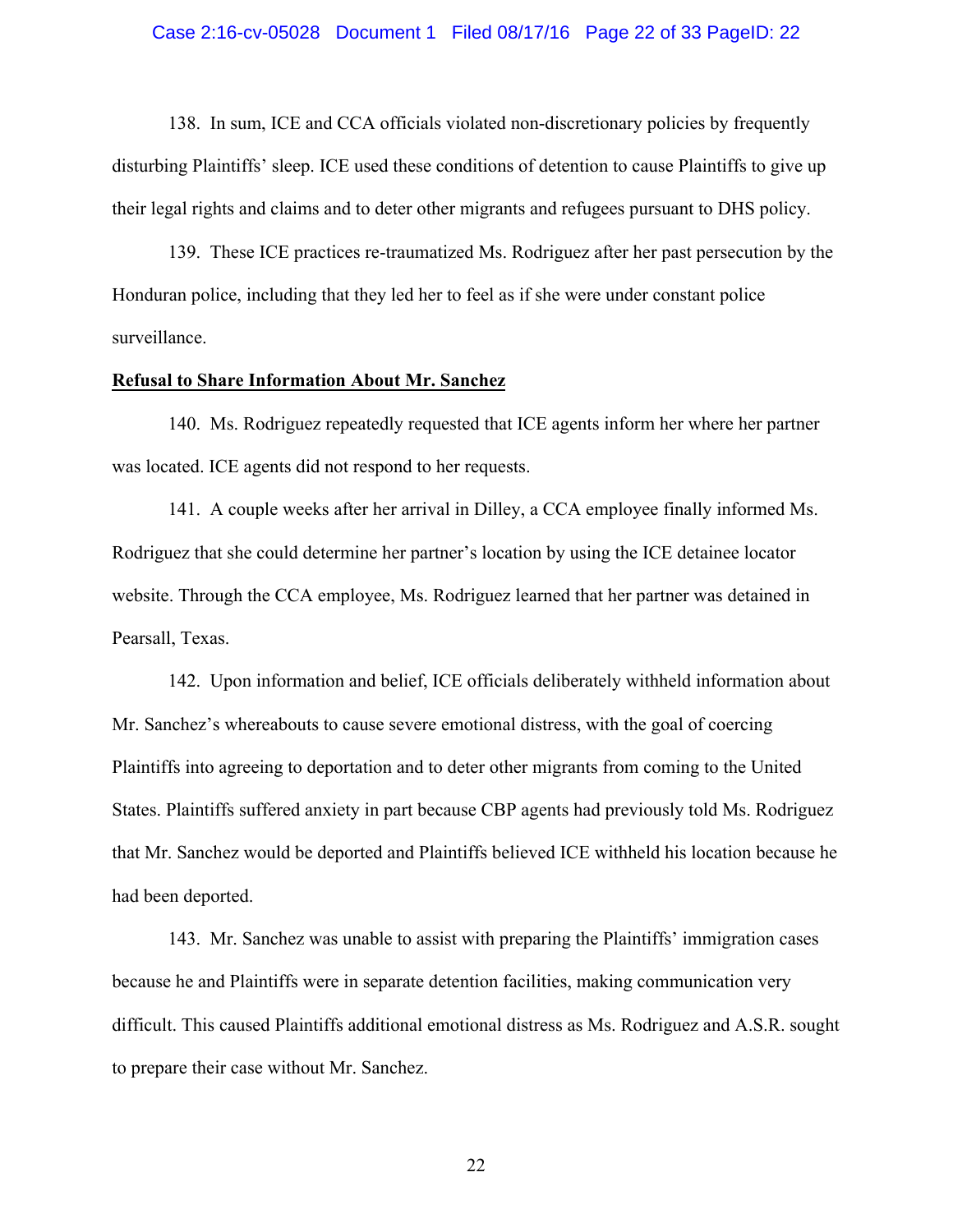## **ICE and CCA's Efforts to Prevent Access to Counsel**

144. ICE and CCA officials also inhibited Ms. Rodriguez's access to counsel.

145. On May 13, 2015, the day before Ms. Rodriguez's merits hearing in her immigration case, ICE and CCA officials required Ms. Rodriguez and her attorneys to wait several hours before allowing them to meet with one another. Ms. Rodriguez had out-of-state attorneys who were only at the remote Dilley facility for a brief period to prepare and present her case. The limited timeframe for preparing the case made the delay particularly stressful for Ms. Rodriguez, who knew that much rested on her appearance in immigration court the following day. ICE and CCA officials caused this delay even though both counsel and Ms. Rodriguez repeatedly requested to see one another.

146. ICE Family Residential Standards governing CCA's and ICE's employees allow Plaintiffs to meet with counsel during regular business hours and during meal times when necessary. ICE Family Residential Standards: Visitation at 7 (copy attached as Ex. M). ICE and CCA violated these mandatory, non-discretionary policies.

147. ICE officials deliberately attempted to inhibit Ms. Rodriguez's success in her immigration case so they could deport her and A.S.R.

148. ICE and CCA's delays caused Ms. Rodriguez severe anxiety and emotional distress as she worried whether she would be able to finish preparing her case.

#### **ICE's Direct Supervision of CCA**

149. At all times relevant to this complaint, ICE directly and daily supervised the operations of CCA in Dilley. ICE officials were present at Dilley on a daily basis and knew or should have known of all CCA practices relevant to this complaint.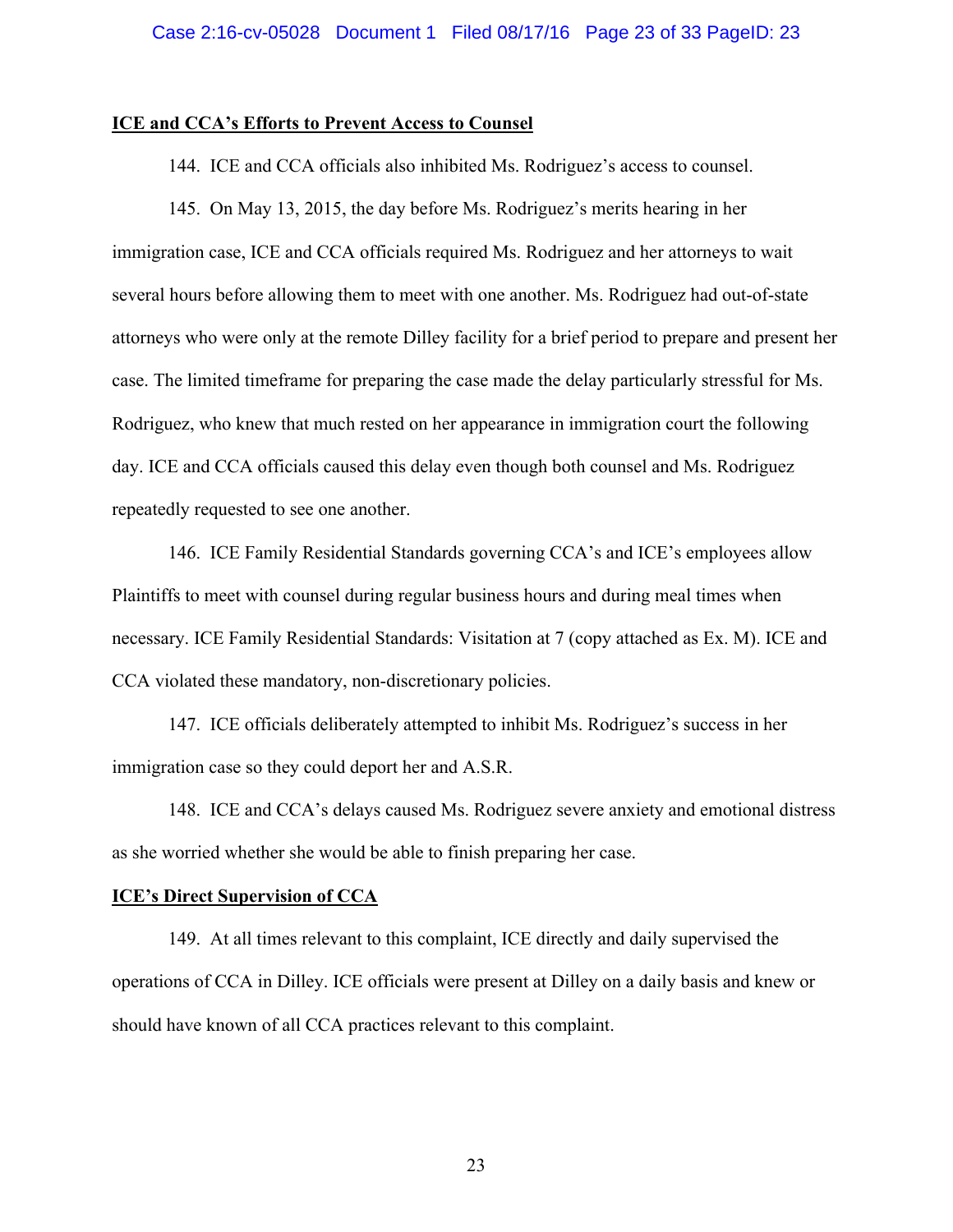## Case 2:16-cv-05028 Document 1 Filed 08/17/16 Page 24 of 33 PageID: 24

150. All policies and procedures that CCA implemented at Dilley and which were required by the IGSA between ICE and CCA were previously approved by ICE.

151. ICE Family Residential Standards also mandate direct supervision of family detention facilities by ICE. The standards provide that "ICE/DRO [Detention and Removal Operations] Field Office staff will frequently and directly observe facility operations and living and working conditions." ICE Family Residential Standard: Staff-Resident Communication at 1 (copy attached as Ex. N).

152. In addition, USCIS officials conducting credible fear and reasonable fear screenings worked daily at Dilley, and therefore had extensive knowledge of conditions at Dilley.

153. Further, the San Antonio ICE Field Office exercised direct control and supervision over policies and practices at Dilley.

154. Finally, high-level DHS officials regularly visited the Dilley facility to supervise and observe operations at least every fifteen days.

#### **Plaintiffs' Immigration Cases**

155. On or about May 14, 2015, Ms. Rodriguez won her withholding of removal case before Immigration Judge Lourdes Rodriguez De Jongh, who found that Ms. Rodriguez more likely than not would be persecuted if returned to Honduras. Ms. Rodriguez prevailed while detained in Dilley and despite the threats, intimidation, and mistreatment she suffered.

156. On or about May 14, 2015, DHS officials released Plaintiffs from Dilley, approximately 128 days after first arresting them. Plaintiffs relocated to New Jersey, where Ms. Rodriguez and A.S.R. were reunited with relatives, including Ms. Rodriguez's elder children.

157. A.S.R. did not have a merits hearing to establish his eligibility for protection while in ICE detention. After he and his mother were released, his case was transferred to New Jersey.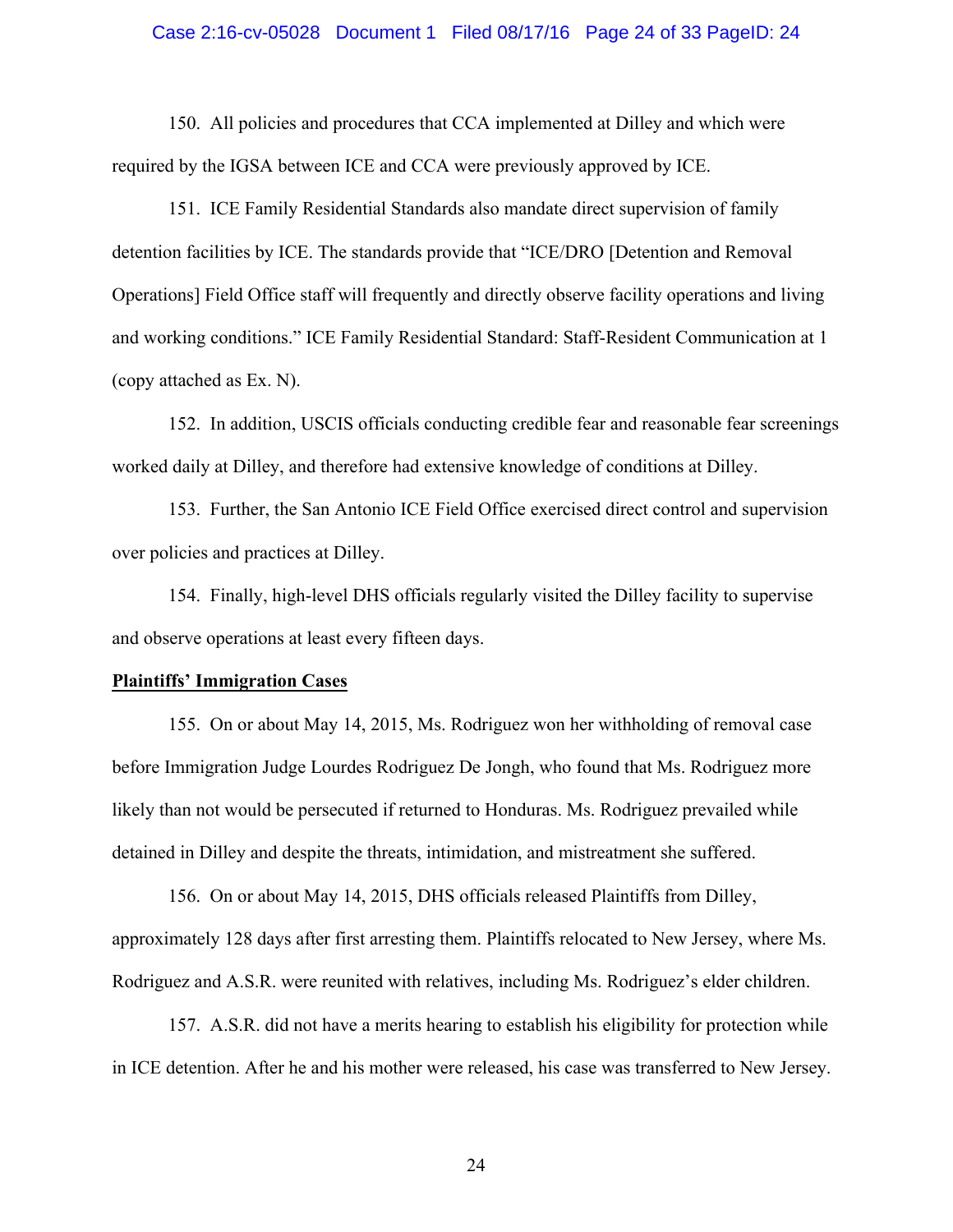## Case 2:16-cv-05028 Document 1 Filed 08/17/16 Page 25 of 33 PageID: 25

158. On October 1, 2015, Mr. Sanchez was granted protection under the Convention Against Torture in Pearsall Immigration Court. On October 2, 2015, Mr. Sanchez was released from detention and was reunited with his family in New Jersey after eight months' separation.

159. On January 19, 2016, Immigration Judge Leo Finston in Newark Immigration Court granted A.S.R. asylum, finding that he had a well-founded fear of persecution.

# **Exhaustion of Administrative Remedies**

160. The United States is liable pursuant to the Federal Tort Claims Act for the tortious acts of its employees in "circumstances where the United States, if a private person, would be liable to the claimant in accordance with the law of the place where the act or omission occurred." 28 U.S.C. § 1346(b).

161. At all times relevant to this Complaint, ICE and CBP officials acted within the scope of their employment and/or their official duties as employees of DHS, a U.S. agency.

162. Pursuant to 28 U.S.C. § 2675(a), the Plaintiffs filed FTCA administrative claims with DHS for all the tortious actions alleged here and committed by ICE, CBP, and CCA officials acting under the supervision of DHS*.*

163. DHS denied the Plaintiffs' claims on February 26, 2016.

164. Plaintiffs have administratively exhausted their claims under the FTCA.

# **CLAIMS**

# **First Claim Federal Tort Claims Act - 28 U.S.C. § 1346(b) Abuse of Process**

165. Plaintiffs incorporate and re-allege all the allegations in paragraphs 1-164.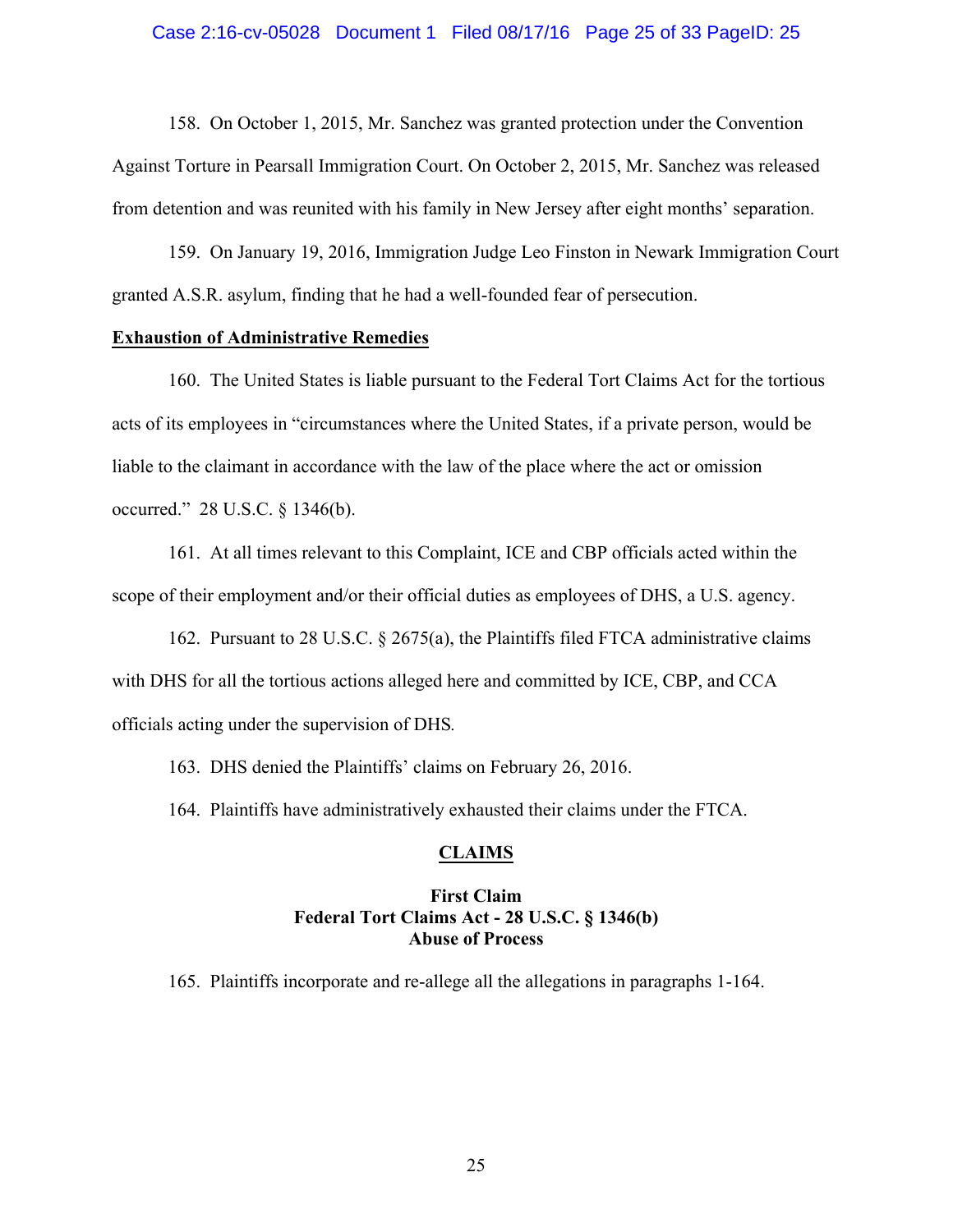#### Case 2:16-cv-05028 Document 1 Filed 08/17/16 Page 26 of 33 PageID: 26

166. Under Texas law, the elements of an abuse of process claim include (1) an illegal, improper, or perverted use of the process, neither warranted nor authorized by the process, (2) an ulterior motive or purpose in exercising such use, and (3) damage as a result of the illegal act.

167. Defendant's employees abused legal process for the unlawful purpose of (1) deterring future migrants from seeking refuge in the United States in violation of the INA and a court order and (2) coercing Plaintiffs to abandon their legal claims when by detaining and subjecting Plaintiffs to inhumane conditions of confinement.

168. ICE and CBP abused their detention authority by detaining Plaintiffs in the "icebox," the "dog house", and Dilley, by failing to immediately provide a credible or reasonable fear interview as required by law, and by subjecting them to inhumane and coercive conditions. These abuses of authority were done for the improper purposes of coercing Plaintiffs to abandon their claims and deterring other migrants, in violation of the INA and federal court orders.

169. ICE officials also abused the legal process by threatening and attempting to separate Ms. Rodriguez from her son, despite Ms. Rodriguez's repeated insistence that ICE could only release A.S.R. to his aunt in New Jersey.

170. ICE used its authority to separate Plaintiffs from Mr. Sanchez for the unlawful purpose of deterring future immigration in violation of the INA and a court order, to impede Plaintiffs' case for protection in the United States, and to inflict emotional distress on Plaintiffs.

171. Plaintiffs suffered physical injury, mental anguish, and unlawful detention as a result of Defendant's employees' abuse of their legal authority.

172. The actions of Defendant's employees constitute abuse of process under Texas law.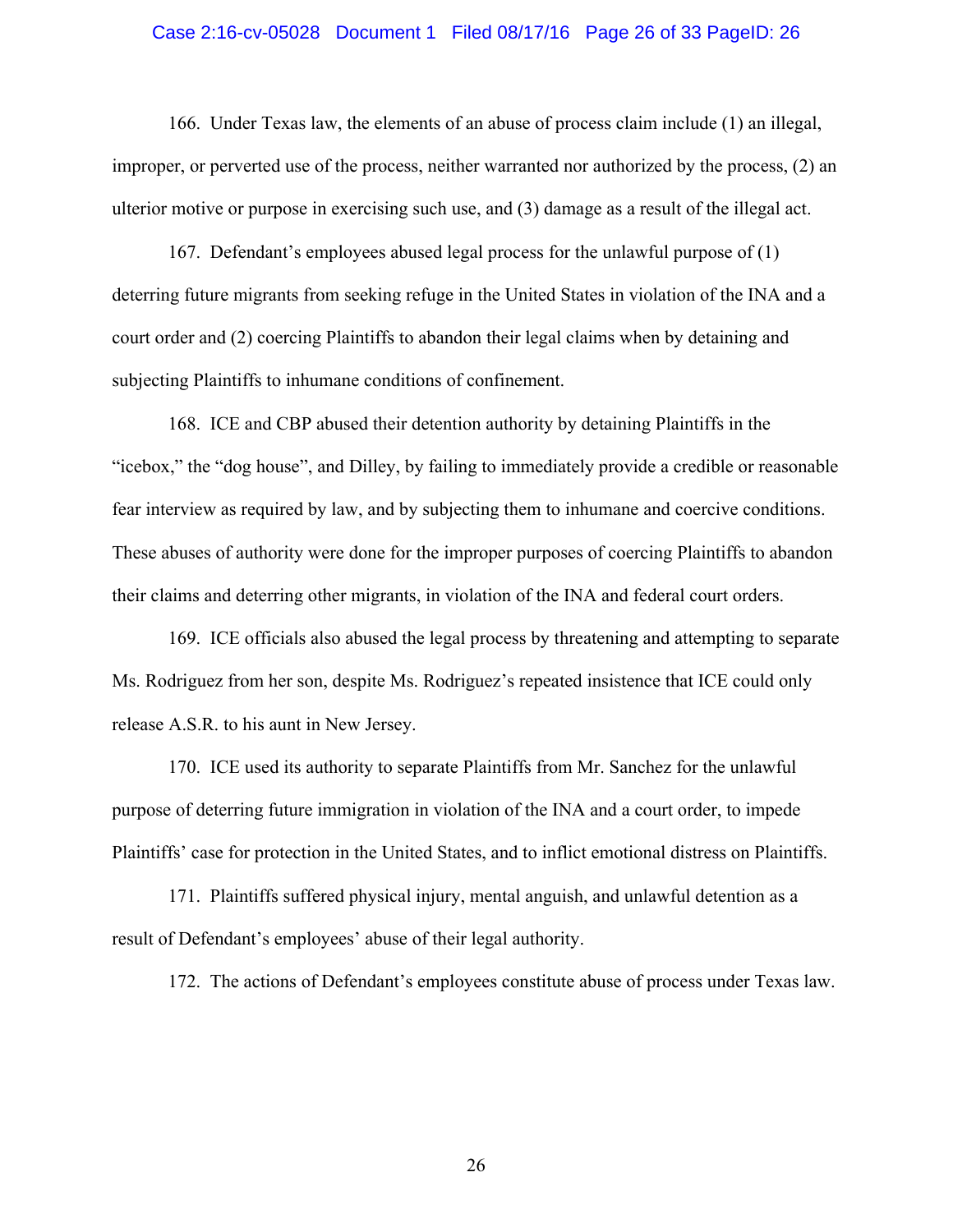# **Second Claim Federal Tort Claims Act - 28 U.S.C. § 1346(b) False Imprisonment**

173. Plaintiffs incorporate and re-allege all the allegations in paragraphs 1-172.

174. Under Texas tort law, false imprisonment requires (1) willful detention, (2) without consent, and (3) without authority of law.

175. Defendant's employees knowingly and intentionally detained and imprisoned Plaintiffs when they were picked up at the U.S.-Mexican border and placed in detention facilities for approximately 128 days. Plaintiffs at no point consented to or agreed to their detention.

176. Defendant's employees unlawfully used their detention authority to detain Plaintiffs for the purpose of general deterrence in violation of the INA and a federal court order.

177. Defendant's employees also abused their authority by detaining A.S.R. for an excessive period of time in violation of the *Flores* consent decree.

178. ICE unlawfully delayed its initial custody determination for three weeks after transferring Plaintiffs to Dilley, and then unlawfully held Plaintiffs for an additional three months despite having no evidence that either Plaintiff was dangerous or posed a flight risk.

179. The actions of Defendant's employees constitute false imprisonment under Texas law.

# **Third Claim Federal Tort Claims Act - 28 U.S.C. § 1346(b) Intentional Infliction of Emotional Distress**

180. Plaintiffs incorporate and re-allege all the allegations in paragraphs 1-179.

181. Under Texas law, intentional infliction of emotional distress exists where 1) the defendant acted intentionally or recklessly, 2) the conduct was extreme and outrageous, 3) the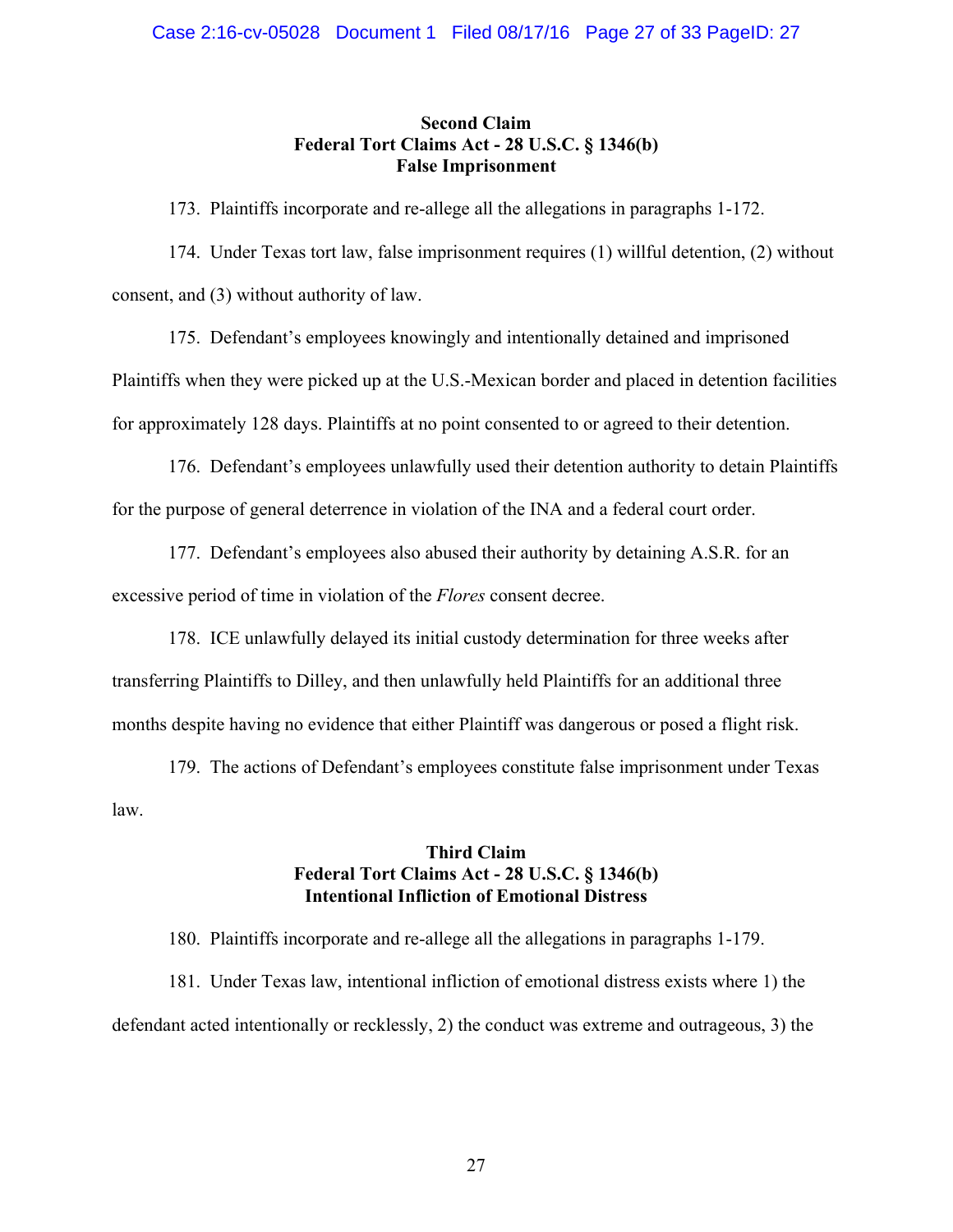#### Case 2:16-cv-05028 Document 1 Filed 08/17/16 Page 28 of 33 PageID: 28

defendant's action caused the plaintiff's emotional distress, and 4) the emotional distress that plaintiff suffered was severe.

182. Defendant's employees knowingly and intentionally caused Plaintiffs severe emotional stress by denying Plaintiffs proper food, clothing, and appropriate facilities during their time in CBP detention, maintaining CBP facilities at freezing temperatures, repeatedly threatening Plaintiffs with deportation, mocking Plaintiffs, intimidating Plaintiffs to try to secure their signatures on documents authorizing their removal from the United States, failing to immediately refer Plaintiffs for a reasonable or credible fear interview and delaying access to counsel the day before the merits hearing in Ms. Rodriguez's withholding of removal case.

183. Defendant's employees knowingly and intentionally caused Plaintiffs severe emotional distress by separating Ms. Rodriguez from her partner and A.S.R. from his father, and then by withholding information from Plaintiffs about his location.

184. Defendant's employees also knowingly and intentionally caused Plaintiffs severe emotional distress by invading Plaintiffs' privacy, harassing Plaintiffs in their sleep using disruptive "lights on" and "check in" policies, interrupting their sleep by forcing Plaintiffs to report to ICE agents and the health clinic, and attempting to forcibly separate Ms. Rodriguez from A.S.R. and place A.S.R. in a shelter with full knowledge that Ms. Rodriguez did not consent to this arrangement but instead was seeking a family placement, as the law allows and a federal court order requires.

185. Defendant's employees' behavior was extreme and outrageous under the circumstances, particularly in light of Plaintiffs' recent flight from abuse and persecution.

186. Defendant's employees ignored mandatory and non-discretionary duties when purposefully inflicting this emotional distress upon Plaintiffs.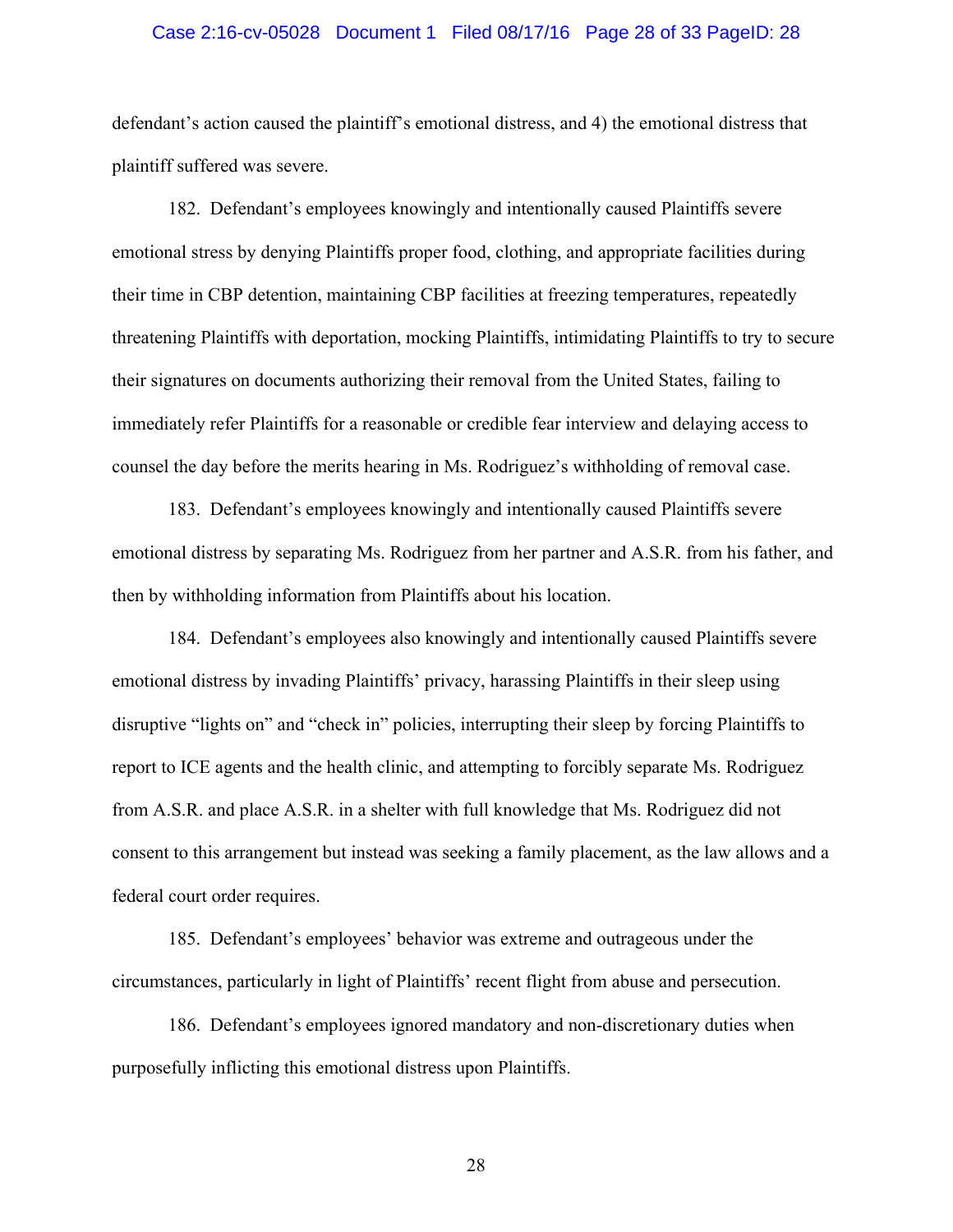#### Case 2:16-cv-05028 Document 1 Filed 08/17/16 Page 29 of 33 PageID: 29

187. Plaintiffs' emotional distress was caused by the conduct of Defendant's employees, and the emotional distress Plaintiffs experienced was severe.

188. The actions of Defendant's employees constitute intentional infliction of emotional distress under Texas law.

# **Fourth Claim Federal Tort Claims Act - 28 U.S.C. § 1346(b) Negligent Supervision**

189. Plaintiffs incorporate and re-allege all the allegations in paragraphs 1-188.

190. To state a claim for negligent supervision under Texas law, a plaintiff must show that she suffered damages from the foreseeable misconduct of an employee supervised by the defendant. The elements required mirror those of a typical negligence claim: the plaintiff must show  $(1)$  a legal duty owed to the plaintiff,  $(2)$  a breach of that duty by the defendant, and  $(3)$ damages proximately caused by the breach.

191. Defendant's employees in supervisory roles at DHS have a duty to properly supervise CBP and ICE agents and to oversee the Dilley detention facility.

192. CBP and ICE's negligent supervision proximately caused the unlawful conduct and injury that Plaintiffs experienced to occur.

193. CBP and ICE's failure to adequately supervise its own direct employees, as well as their failure to adequately supervise CCA contract employees, resulted in severe emotional stress to Plaintiffs, physical ailments, inhumane treatment, and unlawfully prolonged imprisonment.

194. The CBP and ICE agents involved in all alleged actions lacked proper supervision.

195. CBP agents violated non-discretionary, mandatory agency obligations by intimidating and harassing Plaintiffs, failing to provide appropriate food for A.S.R. during his detention, placing Plaintiffs in crowded facilities, failing to maintain the appropriate temperature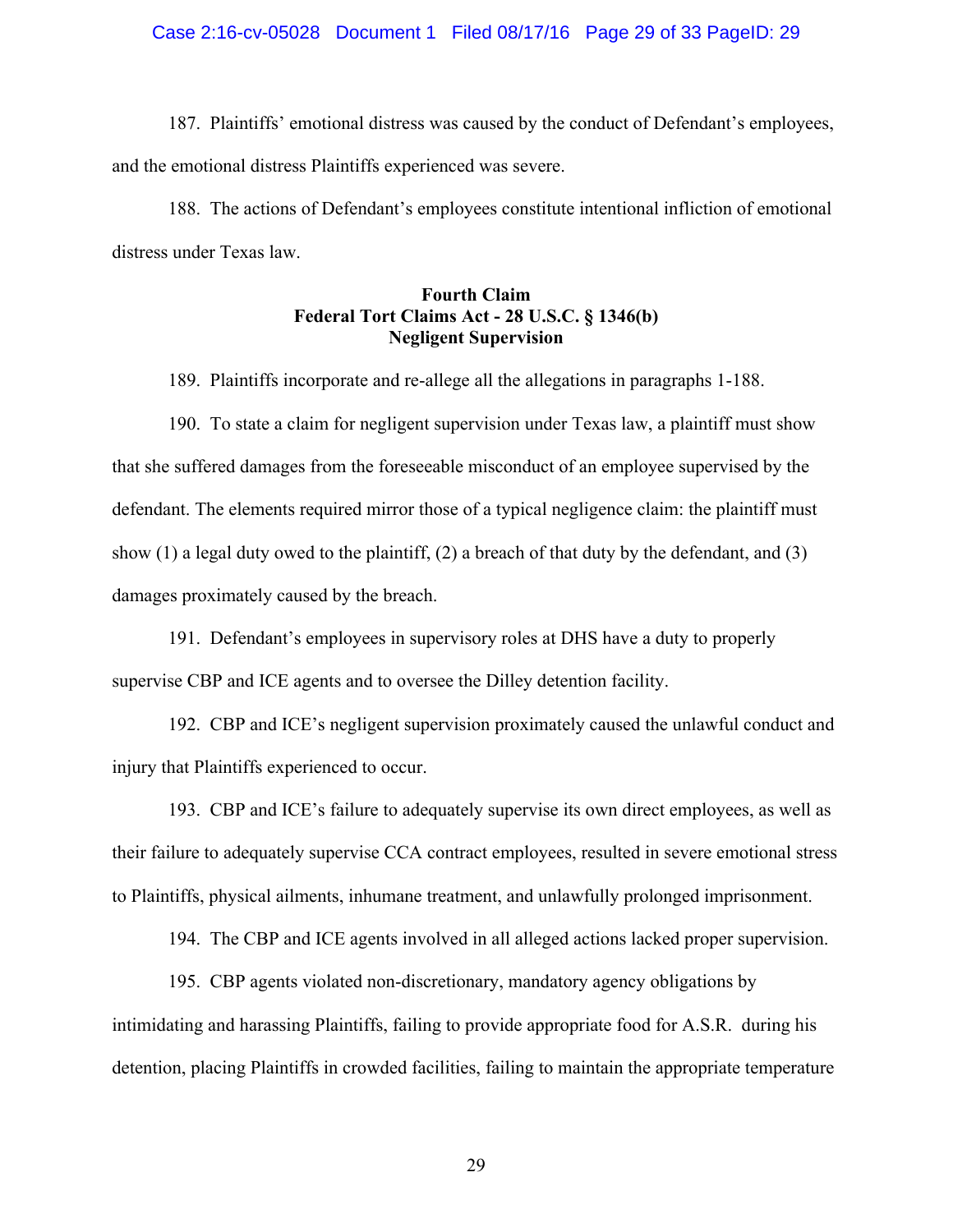#### Case 2:16-cv-05028 Document 1 Filed 08/17/16 Page 30 of 33 PageID: 30

in the facilities, intentionally provoking Plaintiffs' physical discomfort, failing to provide A.S.R. with adequate sleeping accommodations, coercing Plaintiffs to agree to withdraw their applications or agree to deportation and failing to immediately refer Plaintiffs for a screening interview.

196. CBP supervisory officials were fully aware of the coercive tactics of the CBP officials they oversee, as well as the horrendous conditions in CBP holding facilities, which have been well-documented in the press, reports, and litigation. *See, e.g.*, Notice of Motion to Enforce Settlement, *Flores v. Lynch*, 2:85-cv-04544, ECF No. 197-2 (C.D. Cal. May 17, 2016); Complaint, *Doe v. Johnson*, 4:15-cv-00250, ECF 1 (D. Ariz. June 8, 2015); Guillermo Cantor, *Hieleras (Iceboxes) in the Rio Grande Valley Sector*, American Immigration Council (Dec. 2015); John Burnett, *Amid Wave Of Child Immigrants, Reports Of Abuse By Border Patrol*, NPR, July 24, 2014; Cindy Carcamo & Richard Simon, *Immigrant Groups Complain of 'Icebox' Detention Cells*, L.A. Times, Dec. 5, 2013. CBP's lack of adequate supervision or enforcement of its own policies resulted in the emotional distress and physical injuries that Plaintiffs suffered.

197. ICE officials responsible for Plaintiffs during the period of their detention and those directly supervising the Dilley facility also lacked adequate supervision.

198. ICE officials violated non-discretionary, mandatory policies with the knowledge of their supervisors by attempting to coerce Plaintiffs into agreeing to deportation without the legal process to which Plaintiffs were lawfully entitled, harassing Plaintiffs through interruptions of their sleep schedule, unlawfully detaining Plaintiffs for four months, inhibiting access to counsel, and allowing repeated violations of its Family Residential Standards at the Dilley facility.

199. Widespread misconduct by ICE officials in family detention facilities alerted, or should have alerted, supervisors at ICE to inadequate supervision practices by January 2015. *See,*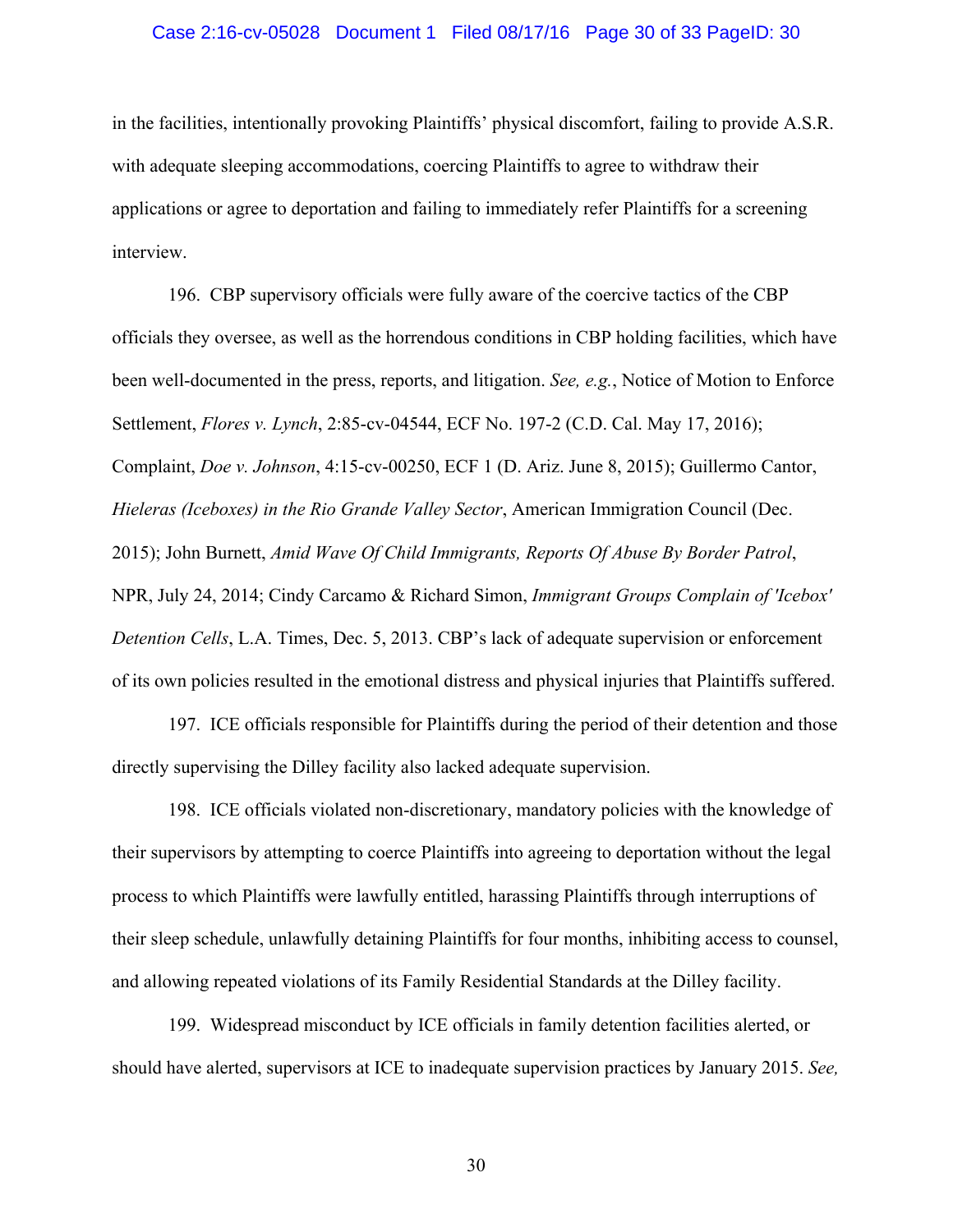## Case 2:16-cv-05028 Document 1 Filed 08/17/16 Page 31 of 33 PageID: 31

*e.g.*, Wil S. Hylton, *The Shame of America's Family Detention Camps*, N.Y. Times, Feb. 4, 2015 (Magazine); Julia Preston, *As U.S. Speeds the Path to Deportation, Distress Fills New Family Detention Centers*, N.Y. Times, Aug. 5, 2014.

200. ICE directly supervised the operations of CCA at Dilley and permitted egregious violations of ICE detention policies and practices. ICE was negligent in failing to correct repeated abuses of its Family Residential Standards, which CCA was obligated to respect.

201. The actions of Defendant's supervisory employees constituted negligent supervision under Texas law.

# **Fifth Claim 28 U.S.C. § 1346(b) -Federal Tort Claims Act Negligence**

202. Plaintiffs incorporate and re-allege all the allegations in paragraphs 1-201.

203. Under Texas tort law, negligence requires that a (1) defendant owed the plaintiff a legal duty, (2) defendant breached that duty, and (3) defendant's breach proximately caused damages to the plaintiff.

204. Defendant owed a legal duty of care to Plaintiffs as individuals held in its custody.

205. While in the custody of CBP, Plaintiff A.S.R experienced a worsening of his asthma. CBP employees caused these injuries by holding A.S.R in extremely cold rooms, forcing him to sleep on the floor, and ignoring his mother's pleas to raise the facilities' temperature.

206. Ms. Rodriguez experienced nausea, developed severe headaches, cried repeatedly, and trembled uncontrollably because Defendant failed to properly care for her while in CBP and ICE detention. Because Defendant failed to properly care for her, Ms. Rodriguez also developed fear that she would be forced to return to life-threatening danger in Honduras or be separated from her son. This fear produced physical symptoms of extreme stress and re-traumatization.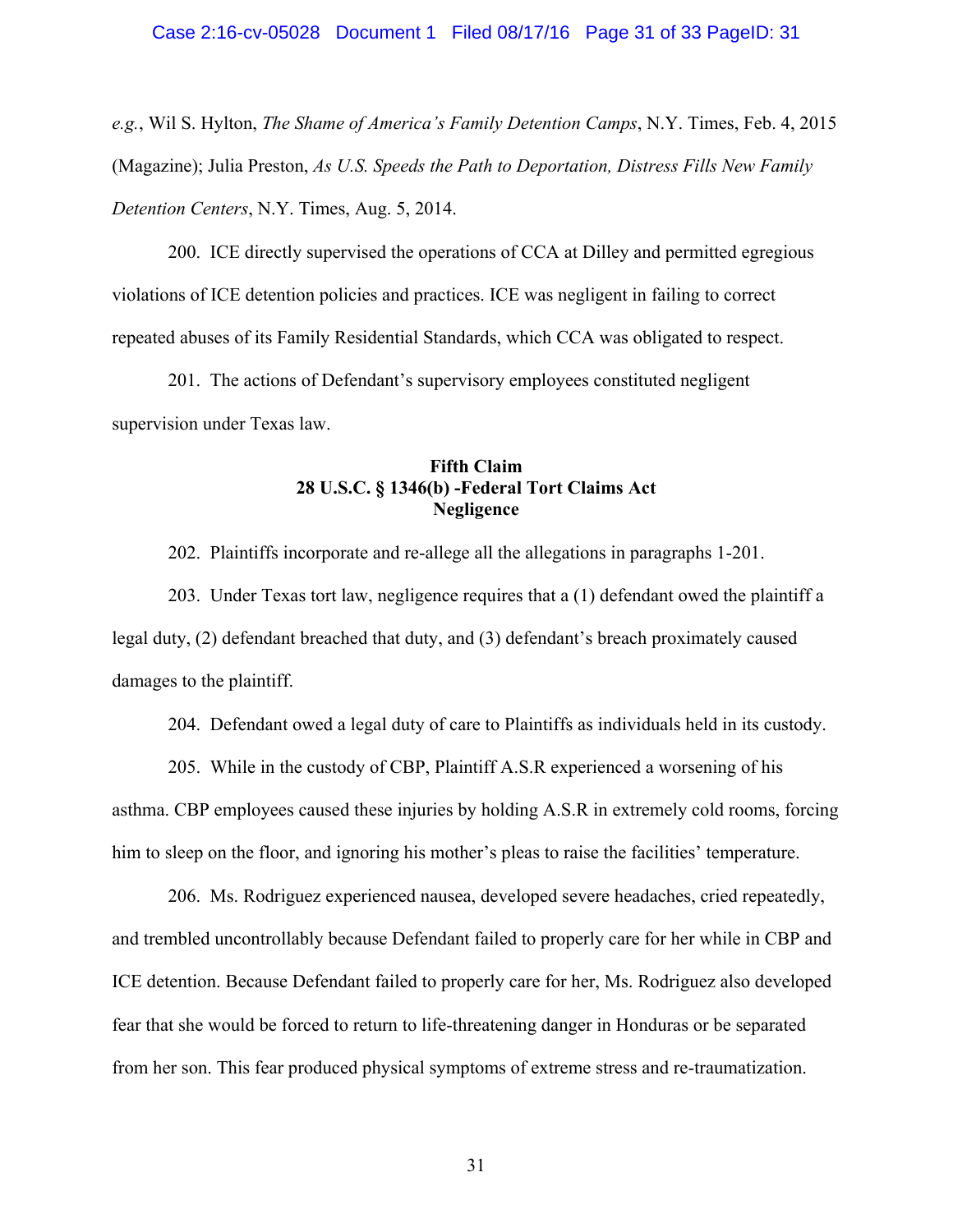207. Plaintiff A.S.R. also suffered while in detention because Defendant failed to

properly care for him. A.S.R. lost weight, became depressed, did not want to play, and was constantly fearful of being forced to return to the dangerous home he had just fled.

208. Plaintiffs' injuries were proximately caused by the negligence of Defendant.

209. Defendant is liable for the negligent acts of CBP and ICE officials acting on its behalf.

210. The actions of Defendant constitute negligence under Texas law.

# **PRAYER FOR RELIEF**

WHEREFORE, Plaintiffs respectfully requests that this Court:

- (1) Award Plaintiffs compensatory damages in an amount to be proven at trial.
- (2) Grant such other relief as the Court deems just and equitable.

Respectfully submitted,

August 17, 2016 Newark, New Jersey

s/ Lawrence Lustberg

Lawrence Lustberg (0000000202370) Gibbons P.C. One Gateway Center Newark, New Jersey 07102 Phone: (973) 596-4731 LLustberg@gibbonslaw.com

s/ Ruben Loyo

Aaron Korthuis, Law Student Intern Ruben Loyo, Supervising Attorney (RL 3273) Muneer I. Ahmad, Supervising Attorney<sup>\*</sup> Michael J. Wishnie, Supervising Attorney<sup>\*</sup>

Motion for admission *pro hac vice* forthcoming.